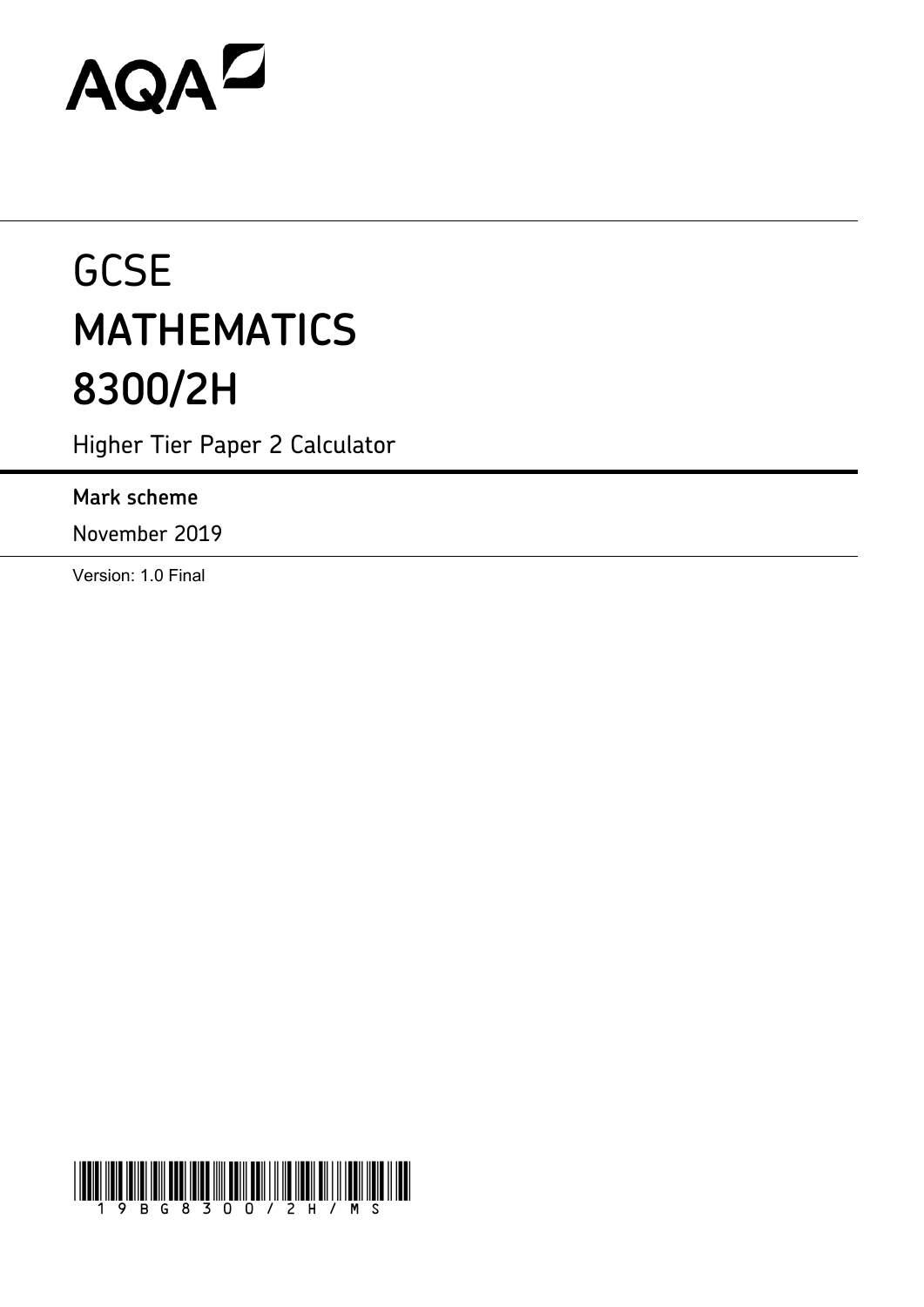Mark schemes are prepared by the Lead Assessment Writer and considered, together with the relevant questions, by a panel of subject teachers. This mark scheme includes any amendments made at the standardisation events which all associates participate in and is the scheme which was used by them in this examination. The standardisation process ensures that the mark scheme covers the students' responses to questions and that every associate understands and applies it in the same correct way. As preparation for standardisation each associate analyses a number of students' scripts. Alternative answers not already covered by the mark scheme are discussed and legislated for. If, after the standardisation process, associates encounter unusual answers which have not been raised they are required to refer these to the Lead Examiner.

It must be stressed that a mark scheme is a working document, in many cases further developed and expanded on the basis of students' reactions to a particular paper. Assumptions about future mark schemes on the basis of one year's document should be avoided; whilst the guiding principles of assessment remain constant, details will change, depending on the content of a particular examination paper.

Further copies of this mark scheme are available from aqa.org.uk

#### **Copyright information**

For confidentiality purposes acknowledgements of third-party material are published in a separate booklet which is available for free download from www.aqa.org.uk after the live examination series.

Copyright © 2019 AQA and its licensors. All rights reserved.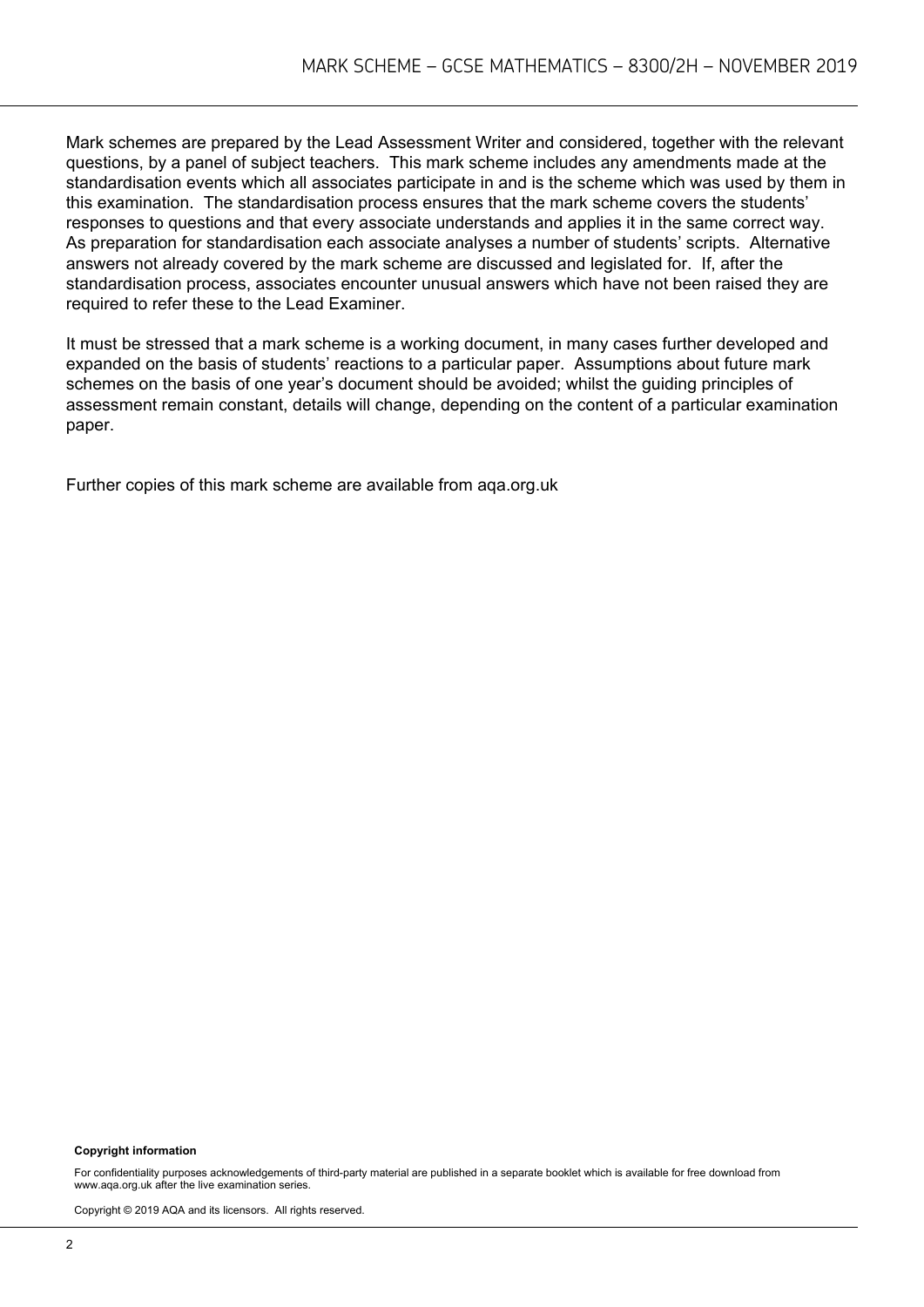#### **Glossary for Mark Schemes**

GCSE examinations are marked in such a way as to award positive achievement wherever possible. Thus, for GCSE Mathematics papers, marks are awarded under various categories.

If a student uses a method which is not explicitly covered by the mark scheme the same principles of marking should be applied. Credit should be given to any valid methods. Examiners should seek advice from their senior examiner if in any doubt.

| M               | Method marks are awarded for a correct method which could lead<br>to a correct answer.                                                       |
|-----------------|----------------------------------------------------------------------------------------------------------------------------------------------|
| A               | Accuracy marks are awarded when following on from a correct<br>method. It is not necessary to always see the method. This can be<br>implied. |
| B               | Marks awarded independent of method.                                                                                                         |
| ft              | Follow through marks. Marks awarded for correct working<br>following a mistake in an earlier step.                                           |
| <b>SC</b>       | Special case. Marks awarded for a common misinterpretation<br>which has some mathematical worth.                                             |
| M dep           | A method mark dependent on a previous method mark being<br>awarded.                                                                          |
| <b>B</b> dep    | A mark that can only be awarded if a previous independent mark<br>has been awarded.                                                          |
| <b>oe</b>       | Or equivalent. Accept answers that are equivalent.                                                                                           |
|                 | eg accept 0.5 as well as $\frac{1}{2}$                                                                                                       |
| [a, b]          | Accept values between a and b inclusive.                                                                                                     |
| [a, b)          | Accept values $a \leq$ value $\leq b$                                                                                                        |
| 3.14            | Accept answers which begin 3.14 eg 3.14, 3.142, 3.1416                                                                                       |
| Use of brackets | It is not necessary to see the bracketed work to award the marks.                                                                            |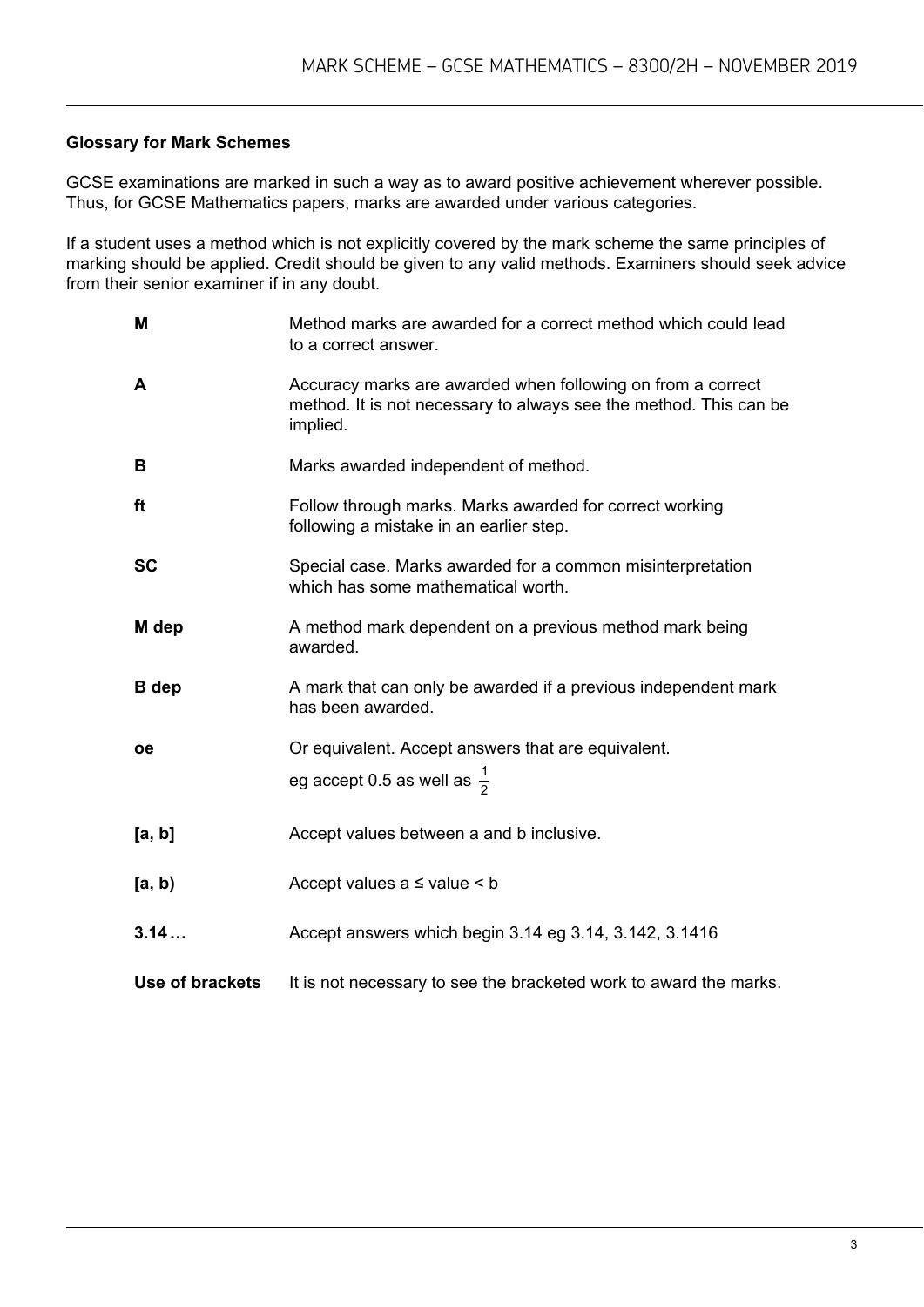#### Examiners should consistently apply the following principles

#### **Diagrams**

Diagrams that have working on them should be treated like normal responses. If a diagram has been written on but the correct response is within the answer space, the work within the answer space should be marked. Working on diagrams that contradicts work within the answer space is not to be considered as choice but as working, and is not, therefore, penalised.

#### **Responses which appear to come from incorrect methods**

Whenever there is doubt as to whether a student has used an incorrect method to obtain an answer, as a general principle, the benefit of doubt must be given to the student. In cases where there is no doubt that the answer has come from incorrect working then the student should be penalised.

#### **Questions which ask students to show working**

Instructions on marking will be given but usually marks are not awarded to students who show no working.

#### **Questions which do not ask students to show working**

As a general principle, a correct response is awarded full marks.

#### **Misread or miscopy**

Students often copy values from a question incorrectly. If the examiner thinks that the student has made a genuine misread, then only the accuracy marks (A or B marks), up to a maximum of 2 marks are penalised. The method marks can still be awarded.

#### **Further work**

Once the correct answer has been seen, further working may be ignored unless it goes on to contradict the correct answer.

#### **Choice**

When a choice of answers and/or methods is given, mark each attempt. If both methods are valid then M marks can be awarded but any incorrect answer or method would result in marks being lost.

#### **Work not replaced**

Erased or crossed out work that is still legible should be marked.

#### **Work replaced**

Erased or crossed out work that has been replaced is not awarded marks.

#### **Premature approximation**

Rounding off too early can lead to inaccuracy in the final answer. This should be penalised by 1 mark unless instructed otherwise.

#### **Continental notation**

Accept a comma used instead of a decimal point (for example, in measurements or currency), provided that it is clear to the examiner that the student intended it to be a decimal point.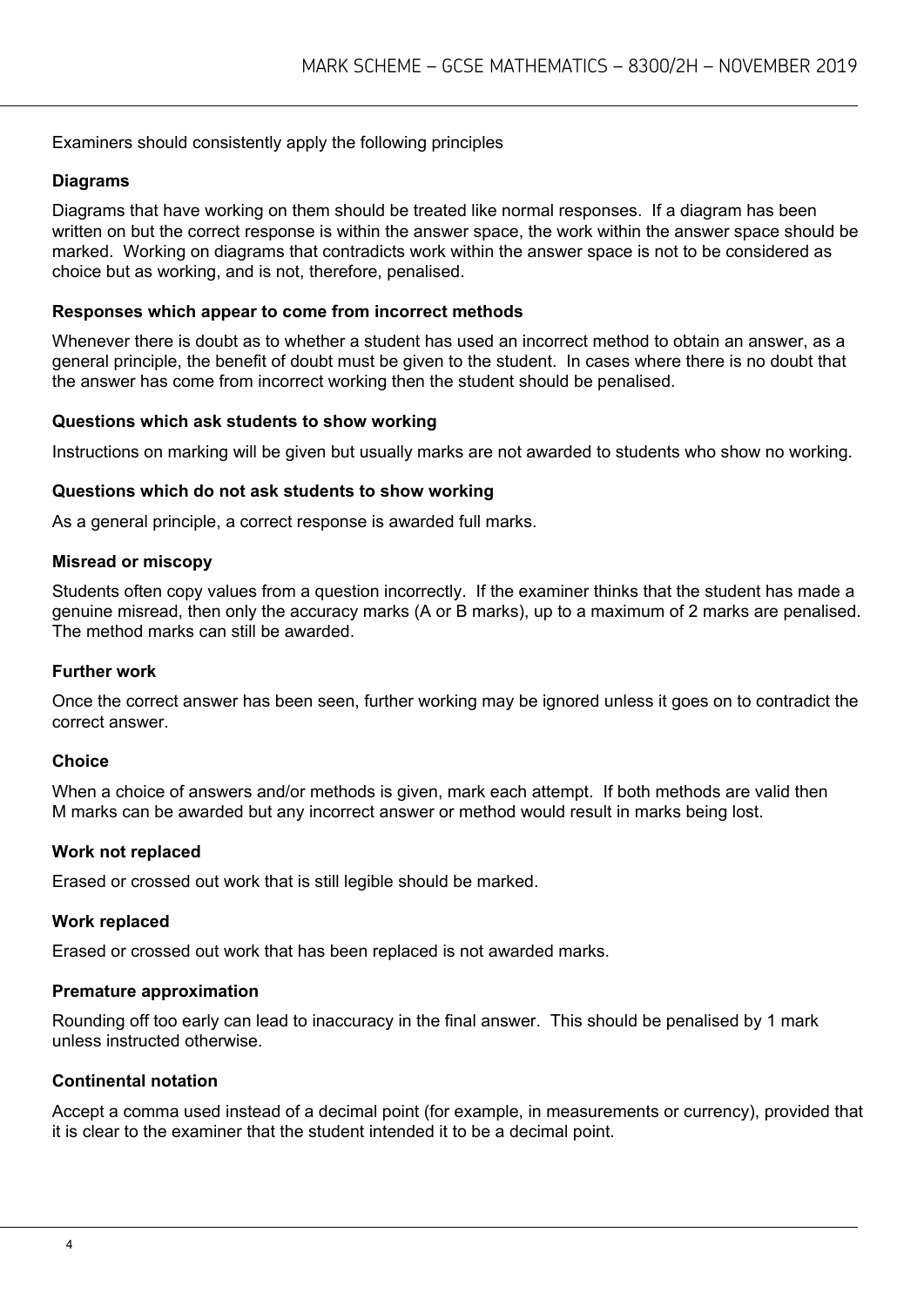| <b>Question</b> | <b>Answer</b>   | <b>Mark</b>                | <b>Comments</b> |  |
|-----------------|-----------------|----------------------------|-----------------|--|
|                 | $12x^3 + 20x^2$ | B <sub>1</sub>             |                 |  |
|                 |                 | <b>Additional Guidance</b> |                 |  |
|                 |                 |                            |                 |  |

| 10 <sup>6</sup>            | B <sub>1</sub> |  |  |  |  |
|----------------------------|----------------|--|--|--|--|
| <b>Additional Guidance</b> |                |  |  |  |  |
|                            |                |  |  |  |  |

|  | B <sub>1</sub>             |  |
|--|----------------------------|--|
|  | <b>Additional Guidance</b> |  |
|  |                            |  |

|  | <b>B1</b>                  |  |
|--|----------------------------|--|
|  | <b>Additional Guidance</b> |  |
|  |                            |  |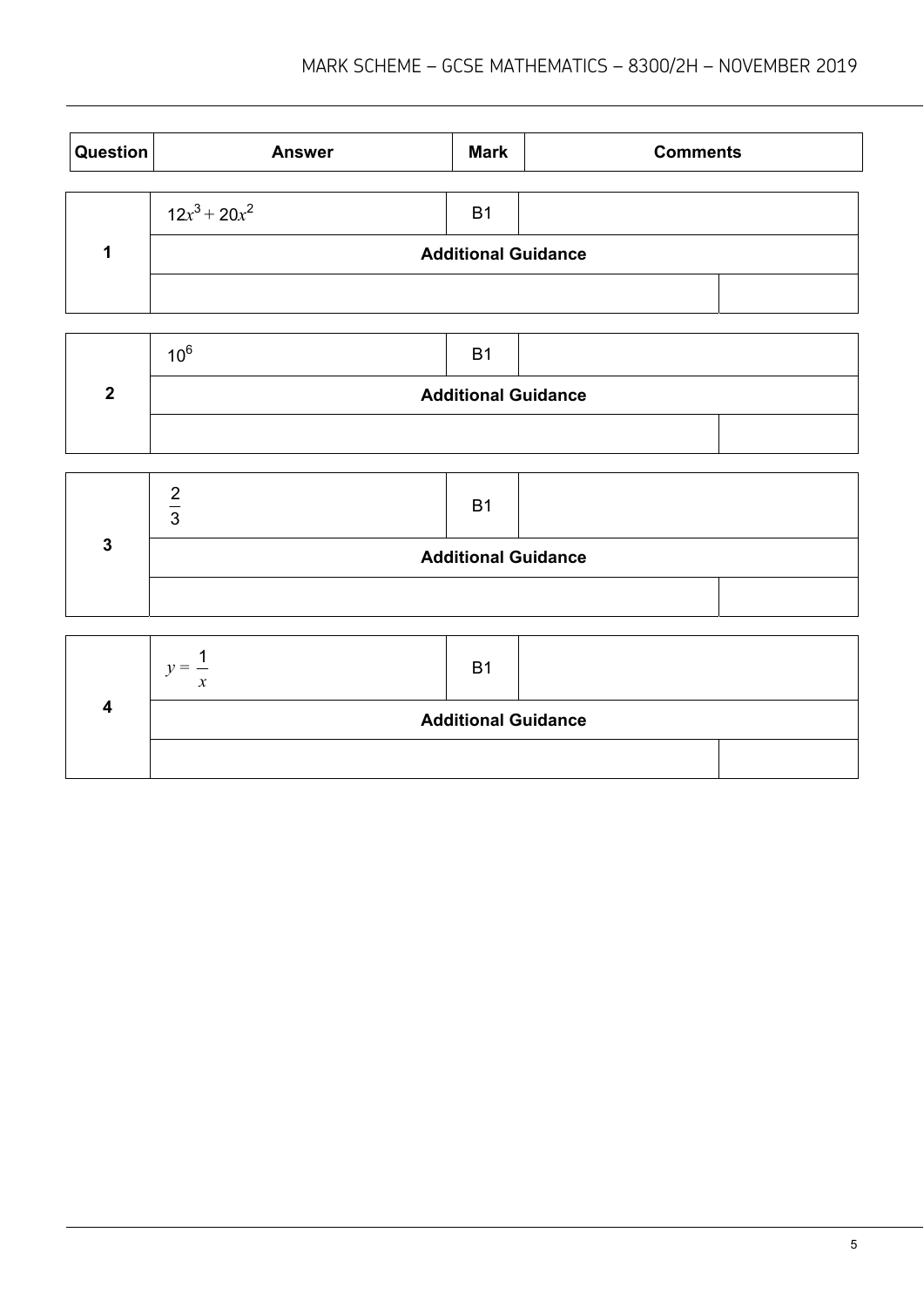| Question | <b>Answer</b>                                                                                           | <b>Mark</b> | <b>Comments</b>                                                                                                                                                                                                                                                                                                                                                                                                                       |                |
|----------|---------------------------------------------------------------------------------------------------------|-------------|---------------------------------------------------------------------------------------------------------------------------------------------------------------------------------------------------------------------------------------------------------------------------------------------------------------------------------------------------------------------------------------------------------------------------------------|----------------|
|          | 720                                                                                                     | <b>B2</b>   | B1 at least 3 multiples of $120 (> 120)$<br>and at least 3 multiples of $144$ ( $> 144$ )<br>eg 240 360 480<br>and 288 432 576<br>or<br>$(120 =) 2 \times 2 \times 2 \times 3 \times 5$<br><b>or</b><br>$(144 =) 2 \times 2 \times 2 \times 2 \times 3 \times 3$<br>or<br>(Answer = $)$ 2 × 2 × 2 × 2 × 3 × 3 × 5<br>or (Answer = $2^4 \times 3^2 \times 5$<br>or<br>(Answer =) any multiple of $720$ ( $> 720$ )<br>eg 1440 or 17280 |                |
|          | <b>Additional Guidance</b>                                                                              |             |                                                                                                                                                                                                                                                                                                                                                                                                                                       |                |
| 5        | Prime factor responses for B1 may be in index form<br>eg $(120 = 3 \times 5 \times 2^3)$                |             |                                                                                                                                                                                                                                                                                                                                                                                                                                       | <b>B1</b>      |
|          | Prime factor responses for B1 may be seen on a factor tree or a Venn<br>diagram or in repeated division |             |                                                                                                                                                                                                                                                                                                                                                                                                                                       |                |
|          | 2 2 2 3 5 on a factor tree for 120<br>eg1                                                               |             |                                                                                                                                                                                                                                                                                                                                                                                                                                       | <b>B1</b>      |
|          | 2 2 2 3 3 inside one circle on a Venn diagram<br>eg2                                                    |             |                                                                                                                                                                                                                                                                                                                                                                                                                                       | <b>B1</b>      |
|          | For B1 allow some incorrect multiples if 3 correct of each<br>eg1 240 380 480 720 900 (3 correct)       |             |                                                                                                                                                                                                                                                                                                                                                                                                                                       |                |
|          | and 288 432 576 868 (3 correct)                                                                         |             |                                                                                                                                                                                                                                                                                                                                                                                                                                       | <b>B1</b>      |
|          | eg2 Answer 1440 but some incorrect multiples seen                                                       |             |                                                                                                                                                                                                                                                                                                                                                                                                                                       | <b>B1</b>      |
|          | Any multiple of $720$ ( $> 720$ ) given in unsimplified form                                            |             |                                                                                                                                                                                                                                                                                                                                                                                                                                       |                |
|          | eg1 $2^7 \times 3^3 \times 5$                                                                           |             |                                                                                                                                                                                                                                                                                                                                                                                                                                       | <b>B1</b>      |
|          | eg2 $2 \times 2 \times 2 \times 2 \times 2 \times 5 \times 3 \times 3$                                  |             |                                                                                                                                                                                                                                                                                                                                                                                                                                       | <b>B1</b>      |
|          | B1 can still be awarded even if subsequently works out HCF                                              |             |                                                                                                                                                                                                                                                                                                                                                                                                                                       |                |
|          | Answer 720 with some incorrect multiples seen                                                           |             |                                                                                                                                                                                                                                                                                                                                                                                                                                       | B <sub>2</sub> |
|          | For products of prime factors, ignore inclusion of $\times$ 1                                           |             |                                                                                                                                                                                                                                                                                                                                                                                                                                       |                |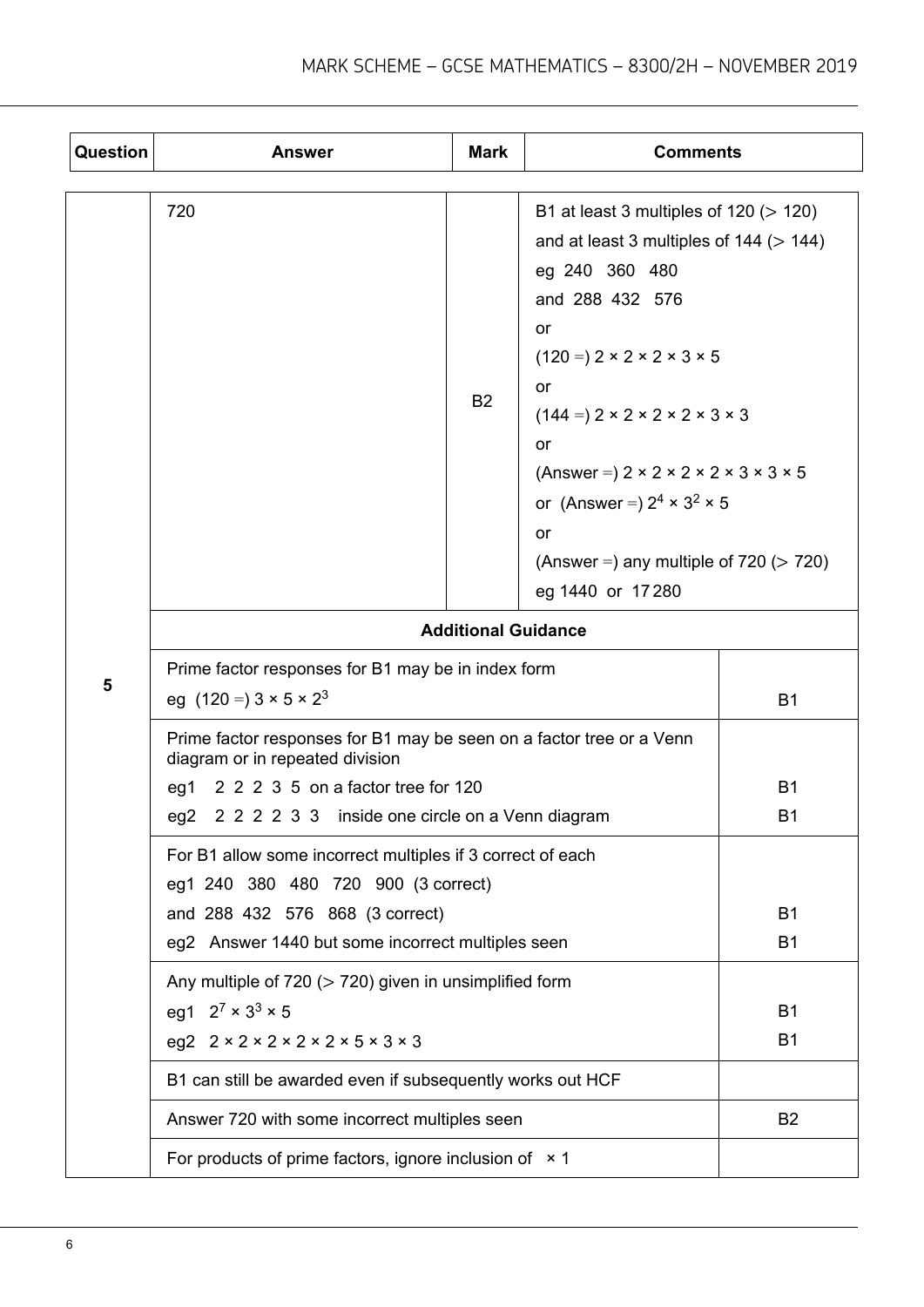| <b>Question</b> | <b>Answer</b>                                           | <b>Mark</b> | <b>Comments</b>    |                |
|-----------------|---------------------------------------------------------|-------------|--------------------|----------------|
|                 | Positive                                                | <b>B1</b>   | accept + $ve$ or + |                |
|                 | <b>Additional Guidance</b>                              |             |                    |                |
| 6(a)            | Ignore any reference to the strength of the correlation |             |                    |                |
|                 | As one jump increases so does the other so positive     |             |                    | B <sub>1</sub> |
|                 | As one jump increases so does the other                 |             |                    | B <sub>0</sub> |

|      | Straight line of best fit passing<br>through<br>(150, [504, 512])<br>and<br>(180, [550, 558])             | <b>B1</b>        | accept if clear intention to draw a straight<br>line<br>ignore anything either side of the gates |        |
|------|-----------------------------------------------------------------------------------------------------------|------------------|--------------------------------------------------------------------------------------------------|--------|
|      | Correct reading $\pm \frac{1}{2}$ square for their                                                        |                  | ft straight line with positive gradient                                                          |        |
| 6(b) | straight line of best fit                                                                                 | B <sub>1ft</sub> | accept if clear intention to draw a straight<br>line                                             |        |
|      |                                                                                                           |                  | ignore any working lines on their graph                                                          |        |
|      | <b>Additional Guidance</b>                                                                                |                  |                                                                                                  |        |
|      | No line of best fit                                                                                       | <b>B0B0ft</b>    |                                                                                                  |        |
|      | Short straight line with positive gradient and correct reading $\pm \frac{1}{2}$ square<br>for their line |                  |                                                                                                  | B0B1ft |
|      | Two lines of best fit, mark the line that leads to their answer                                           |                  |                                                                                                  |        |
|      | Two lines of best fit, no answer, apply the usual rules of choice                                         |                  |                                                                                                  |        |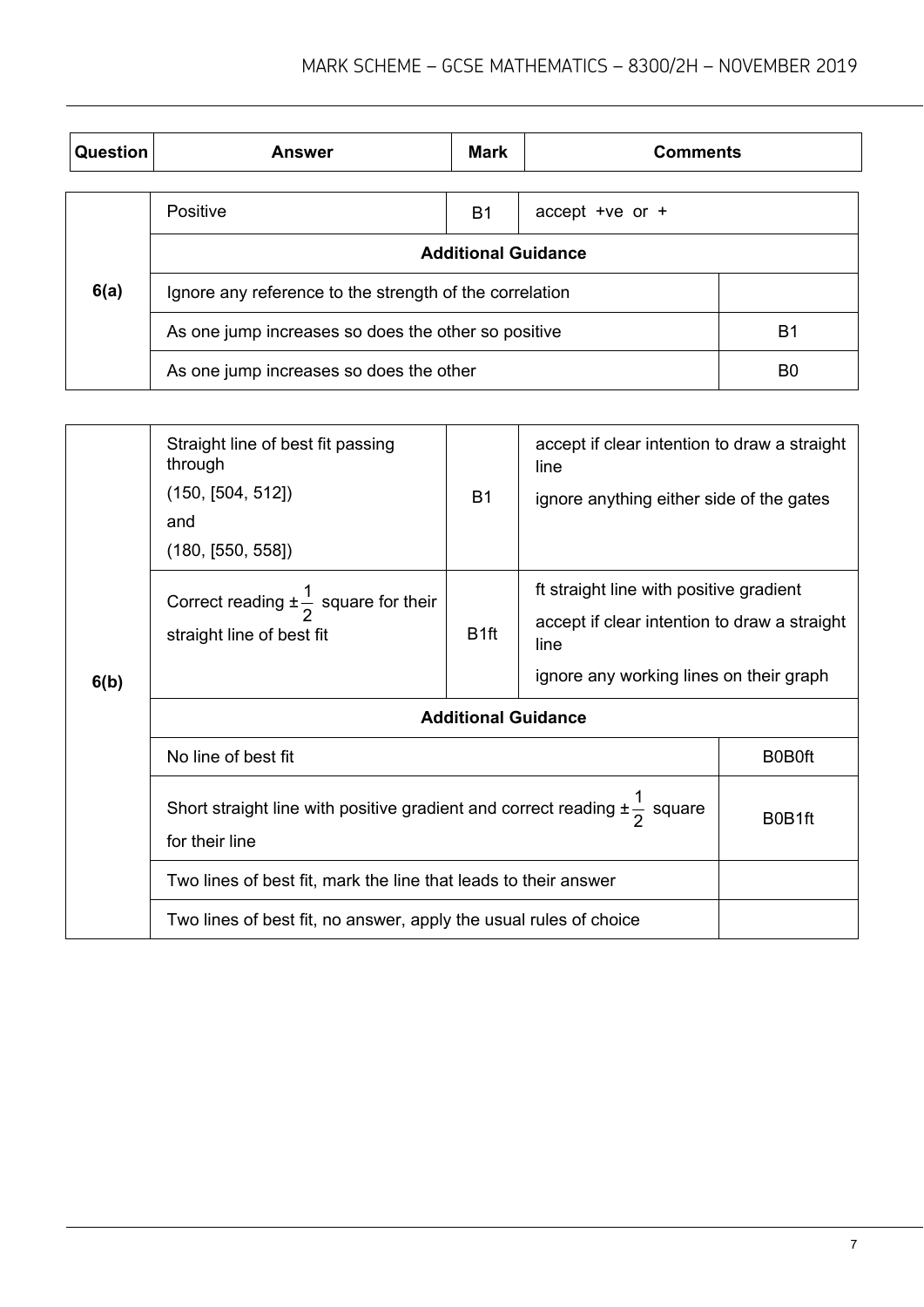| Question | <b>Answer</b>                                                                            | <b>Mark</b>                | <b>Comments</b>                                                   |                |  |
|----------|------------------------------------------------------------------------------------------|----------------------------|-------------------------------------------------------------------|----------------|--|
|          | Valid reason                                                                             | <b>B1</b>                  | eg 195 cm is outside the range of values<br>or cannot extrapolate |                |  |
|          |                                                                                          | <b>Additional Guidance</b> |                                                                   |                |  |
|          | 'his jump'<br>Allow '195' or<br>or 'it'                                                  |                            | to represent 195 cm                                               |                |  |
|          | B1 responses - do not allow points/data/plots/results to be replaced by<br>graph or line |                            |                                                                   |                |  |
|          | 195 exceeds the data                                                                     |                            |                                                                   | <b>B1</b>      |  |
|          | It is beyond/outside the data                                                            |                            |                                                                   | <b>B1</b>      |  |
|          | 195 is higher than 185                                                                   |                            |                                                                   | <b>B1</b>      |  |
|          | Nobody else jumped that high                                                             |                            |                                                                   | <b>B1</b>      |  |
|          | His jump is more than the others                                                         |                            |                                                                   | <b>B1</b>      |  |
|          | The correlation stops at 560                                                             |                            |                                                                   | <b>B1</b>      |  |
|          | All the other points/data/plots/results are less than 195                                |                            |                                                                   | <b>B1</b>      |  |
| 6(c)     | The points/data/plots/results don't reach 195                                            |                            |                                                                   | <b>B1</b>      |  |
|          | The points/data/plots/results don't reach that far                                       |                            |                                                                   | <b>B1</b>      |  |
|          | The points/data/plots/results stop at 185                                                |                            |                                                                   | <b>B1</b>      |  |
|          | The pattern/trend/correlation may change after the<br>points/data/plots/results          |                            |                                                                   | B <sub>1</sub> |  |
|          | The pattern/trend/correlation may change                                                 |                            |                                                                   | B <sub>0</sub> |  |
|          | It doesn't fit the pattern/trend/correlation                                             |                            |                                                                   | B <sub>0</sub> |  |
|          | Line is not long enough                                                                  |                            |                                                                   | B <sub>0</sub> |  |
|          | No points at/near/around/close to 195                                                    |                            |                                                                   | B <sub>0</sub> |  |
|          | 195 is anomalous or 195 is an outlier                                                    |                            |                                                                   | B <sub>0</sub> |  |
|          | Not enough data                                                                          |                            |                                                                   | B <sub>0</sub> |  |
|          | This data is not on the graph                                                            |                            |                                                                   | B <sub>0</sub> |  |
|          | It is too different to the other points                                                  |                            |                                                                   | B <sub>0</sub> |  |
|          | Ignore extra statements that do not contradict a valid reason                            |                            |                                                                   |                |  |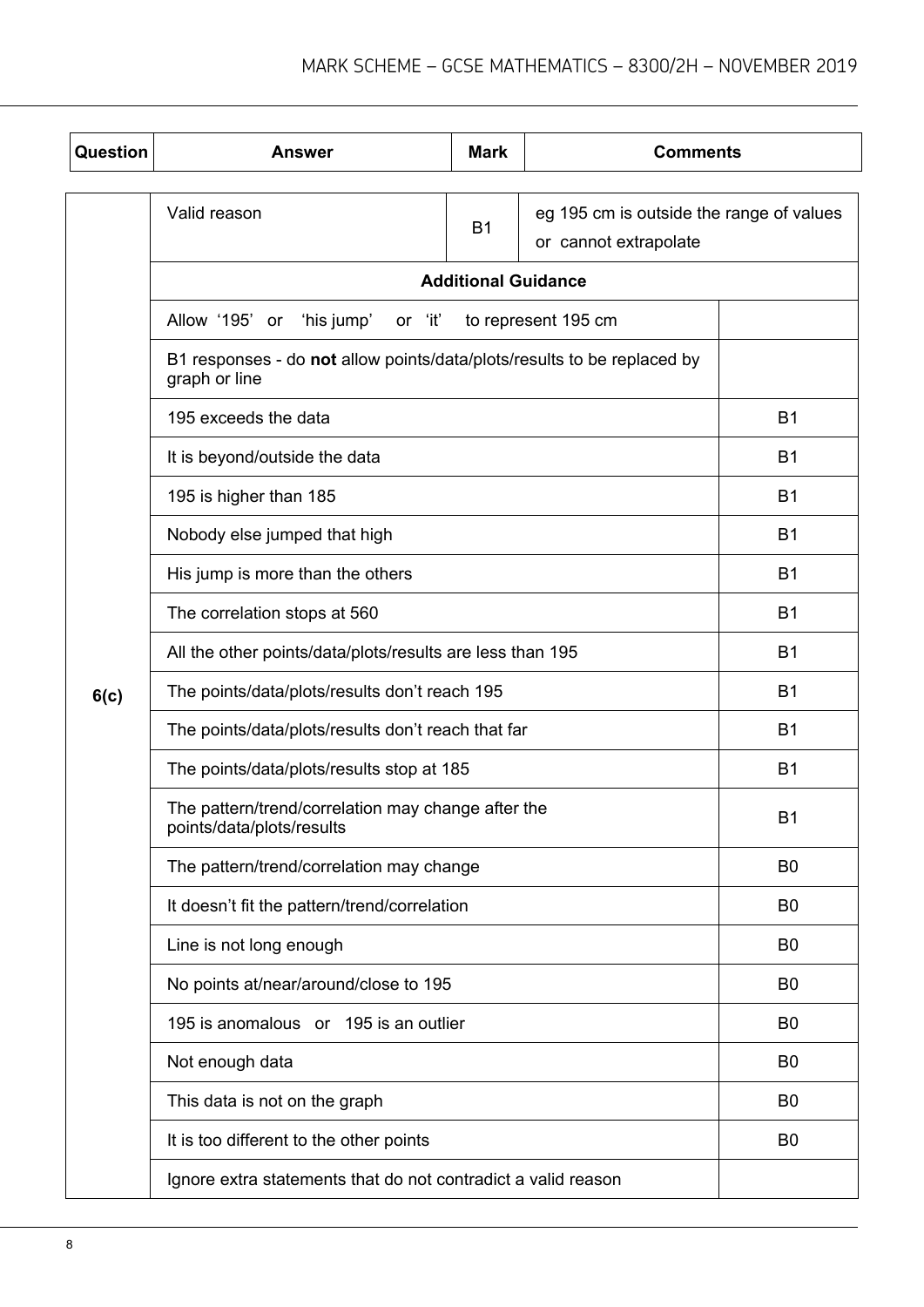| Question       | <b>Answer</b>                          | <b>Mark</b>    | <b>Comments</b>                            |  |
|----------------|----------------------------------------|----------------|--------------------------------------------|--|
|                | <b>Alternative method 1</b>            |                |                                            |  |
|                | $110 \div 2$ or 55                     |                | oe                                         |  |
|                | or                                     |                |                                            |  |
|                | $2 \div 110$ or 0.018(1) or 0.0182     |                |                                            |  |
|                | or                                     | M1             |                                            |  |
|                | $44 \div 110$ or 0.4                   |                |                                            |  |
|                | or                                     |                |                                            |  |
|                | $110 \div 44$ or 2.5                   |                |                                            |  |
|                | 44 ÷ (110 ÷ 2) or 0.8 or $\frac{4}{5}$ |                | oe eg 2880                                 |  |
|                |                                        |                | or calculation that would evaluate to 0.8  |  |
|                |                                        |                | eg $2 \div 110 \times 44$                  |  |
|                |                                        | M1dep          | or                                         |  |
|                |                                        |                | $44 \div 110 \times 2$                     |  |
|                |                                        |                | or                                         |  |
| $\overline{7}$ |                                        |                | $2 \div (110 \div 44)$<br>or               |  |
|                |                                        |                |                                            |  |
|                |                                        |                | $\frac{110+44}{110 \div 2} - 2$ or $2.8-2$ |  |
|                | 48                                     | A <sub>1</sub> |                                            |  |
|                | <b>Alternative method 2</b>            |                |                                            |  |
|                | $110 \div 2 \div 60$                   |                | oе                                         |  |
|                | or 0.916 or 0.917 or 0.92              |                |                                            |  |
|                | or                                     | M1             |                                            |  |
|                | 2 × 60 ÷ 110                           |                |                                            |  |
|                | or 1.09(0) or 1.091                    |                |                                            |  |
|                | $44 \div (110 \div 2 \div 60)$         | M1dep          | oe calculation that would evaluate to 48   |  |
|                |                                        |                | eg $44 \times 2 \times 60 \div 110$        |  |
|                | 48                                     | A1             |                                            |  |

# **Additional Guidance is on the next page**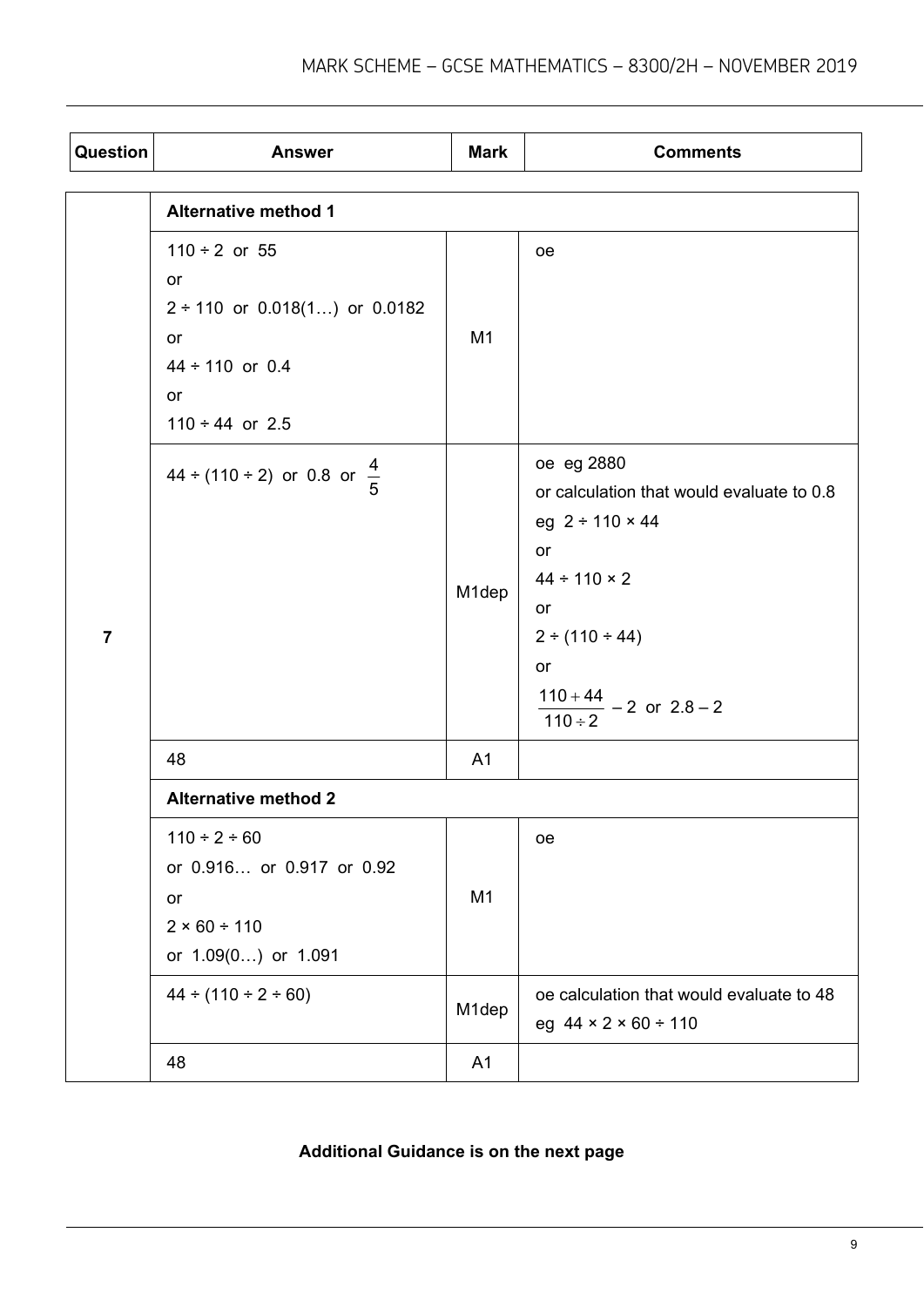| Question | <b>Answer</b>                                                             | <b>Mark</b>                | <b>Comments</b> |                               |
|----------|---------------------------------------------------------------------------|----------------------------|-----------------|-------------------------------|
|          |                                                                           | <b>Additional Guidance</b> |                 |                               |
|          | Ignore units for M marks eg 55 miles                                      |                            |                 | M <sub>1</sub>                |
|          | Do not award A1 if premature approximation for 48 seen                    |                            |                 |                               |
|          | eg                                                                        |                            |                 |                               |
|          | (Alt 1) $0.018 \times 44 = 0.8$ Answer 48                                 |                            |                 | <b>M2A1</b>                   |
|          | (Alt 1) $0.018 \times 44 = 0.792$ and $0.792 \times 60 = 47.52$ Answer 48 |                            |                 | M <sub>2</sub> A <sub>0</sub> |
|          | (Alt 2) $44 \div 0.917 = 48$                                              |                            |                 | <b>M2A1</b>                   |
| 7 cont   | (Alt 2) $44 \div 0.917 = 47.9$ Answer 48                                  |                            |                 | <b>M2A0</b>                   |
|          | (Alt 2) $44 \times 1.09 = 48$                                             |                            |                 | <b>M2A1</b>                   |
|          | (Alt 2) $44 \times 1.09 = 47.96$ Answer 48                                |                            |                 | <b>M2A0</b>                   |
|          | 48 followed by answer 2 h 48 min                                          |                            |                 | M <sub>2</sub> A <sub>0</sub> |
|          | 48 followed by answer 168 min                                             |                            |                 | <b>M2A0</b>                   |
|          | Allow M1 even if not subsequently used                                    |                            |                 |                               |
|          | Alt 1 Working in seconds leading to 2880                                  |                            |                 | M <sub>2</sub>                |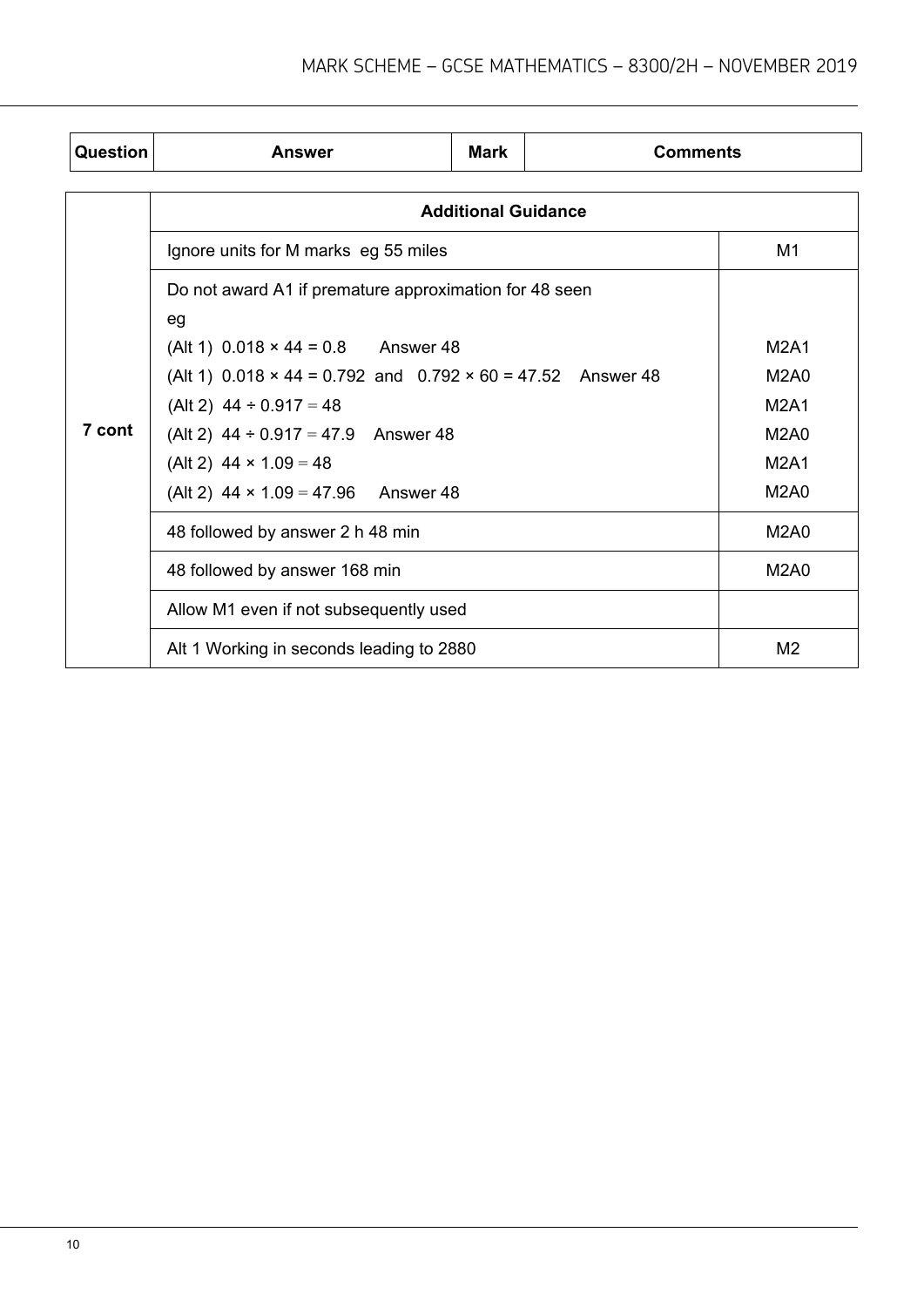| Question         | <b>Answer</b>                                                                                         | <b>Mark</b>                | <b>Comments</b>                                                                                           |                |
|------------------|-------------------------------------------------------------------------------------------------------|----------------------------|-----------------------------------------------------------------------------------------------------------|----------------|
|                  |                                                                                                       |                            |                                                                                                           |                |
|                  | $a=7$                                                                                                 | <b>B2</b>                  | B1 $3ax - 10a$<br>or $3ax = 21x$ or $3ax - 21x = 0$<br>or $3a = 21$ or $3a - 21 = 0$<br>or $21 \div 3$ oe |                |
|                  | $b = -35$                                                                                             | B <sub>1ft</sub>           | or $-10a = 2b$ oe<br>ft $-5 \times$ their a where $a \neq 0$                                              |                |
|                  |                                                                                                       | <b>Additional Guidance</b> |                                                                                                           |                |
| 8                | Ignore collection error if correct expansion seen<br>eg $3ax - 10a - 21x + 2b = 0$ (should be $-2b$ ) |                            |                                                                                                           | <b>B1</b>      |
|                  | Ignore incorrect simplification if correct expansion seen<br>eg $3ax - 10a = -7ax$                    |                            |                                                                                                           | <b>B1</b>      |
|                  | Allow eg $a \times 3x$ for $3ax$                                                                      |                            |                                                                                                           |                |
|                  | Allow eg $a3x$ for $3ax$                                                                              |                            |                                                                                                           |                |
|                  | Embedded 7 with $a = 7$ not stated<br>eg 7(3x – 10) or $7 \times 3x = 21x$ or $21 \div 7 = 3$         |                            |                                                                                                           | <b>B1</b>      |
|                  | Allow B1 even if not subsequently used                                                                |                            |                                                                                                           |                |
|                  | $180 - 56$<br>or 62<br>$\overline{2}$                                                                 | M1                         | oе<br>may be on diagram                                                                                   |                |
|                  | 180 + their 62<br>or $360 - 56$ - their 62                                                            | M <sub>1</sub> dep         | oe<br>eg $62 + 62 + 118$                                                                                  |                |
|                  | 242                                                                                                   | A1                         |                                                                                                           |                |
| $\boldsymbol{9}$ | <b>Additional Guidance</b>                                                                            |                            |                                                                                                           |                |
|                  | 62 seen even if not subsequently used                                                                 |                            |                                                                                                           | M <sub>1</sub> |
|                  | Answer (0)62                                                                                          |                            |                                                                                                           | M1M0A0         |
|                  | 56 only                                                                                               |                            |                                                                                                           | M <sub>0</sub> |
|                  | 242 seen but answer given as 62                                                                       |                            |                                                                                                           | M1M0A0         |
|                  | 242 seen but then further work eg 360 - 242 and answer 118                                            |                            |                                                                                                           | M1M0A0         |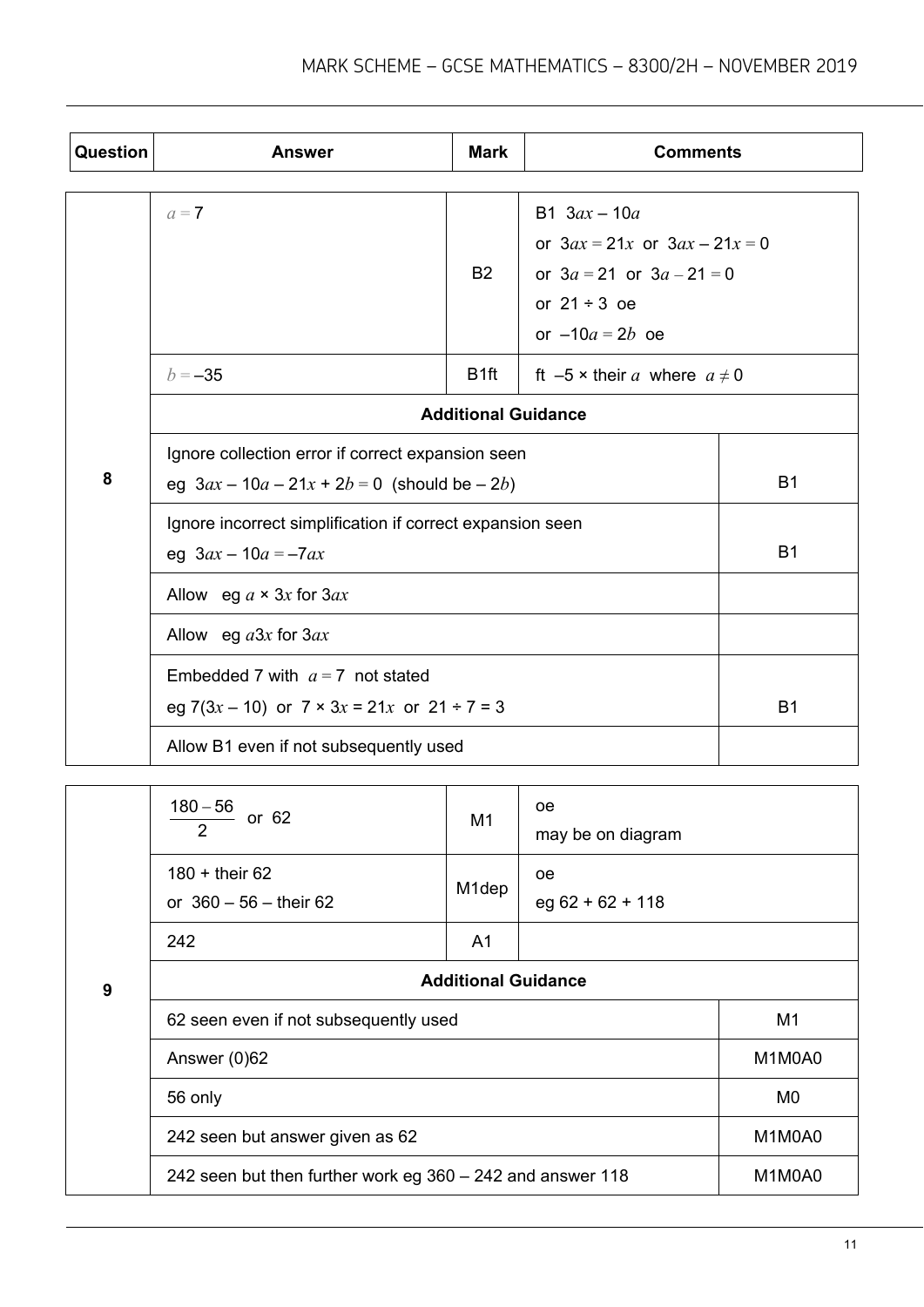| Question | <b>Answer</b>                                                                                                                                                                                                              | <b>Mark</b>    | <b>Comments</b>                                                                                                                                     |
|----------|----------------------------------------------------------------------------------------------------------------------------------------------------------------------------------------------------------------------------|----------------|-----------------------------------------------------------------------------------------------------------------------------------------------------|
|          | <b>Alternative method 1</b>                                                                                                                                                                                                |                |                                                                                                                                                     |
|          | $21 - 17$ or $17 - 21$<br>or $17 + 4$ or $21 - 4$<br>or (difference is) 4<br>or $(7th term =) 21 + 4$ or 25<br>or (4th term =) $17 - 4$ or 13<br>$17 + (100 - 5) \times 4$<br>or $17 + 95 \times 4$<br>or $17 + 380$<br>or | M <sub>1</sub> | may be seen as 17 21<br>4<br>allow (difference is) $-4$<br>must be using 4<br>oe calculation that would evaluate to 397<br>5th term + $95 \times 4$ |
| 10       | $21 + (100 - 6) \times 4$<br>or $21 + 94 \times 4$<br>or $21 + 376$<br>or                                                                                                                                                  | M1dep          | 6th term + 94 $\times$ 4                                                                                                                            |
|          | $17 - 4 \times 4 + 99 \times 4$<br>or $1 + 99 \times 4$<br>or $1 + 396$<br>or                                                                                                                                              |                | 1st term + 99 $\times$ 4                                                                                                                            |
|          | $17 - 5 \times 4 + 100 \times 4$<br>or $-3 + 100 \times 4$<br>or $-3 + 400$                                                                                                                                                |                | 0th term + $100 \times 4$                                                                                                                           |
|          | 397                                                                                                                                                                                                                        | A1             |                                                                                                                                                     |
|          | <b>Alternative method 2</b>                                                                                                                                                                                                |                |                                                                                                                                                     |
|          | 4n                                                                                                                                                                                                                         | M <sub>1</sub> | oe eg $n \times 4$                                                                                                                                  |
|          | $4n - 3$                                                                                                                                                                                                                   | A1             | oe                                                                                                                                                  |
|          | 397                                                                                                                                                                                                                        | A1             |                                                                                                                                                     |

## **Additional Guidance is on the next page**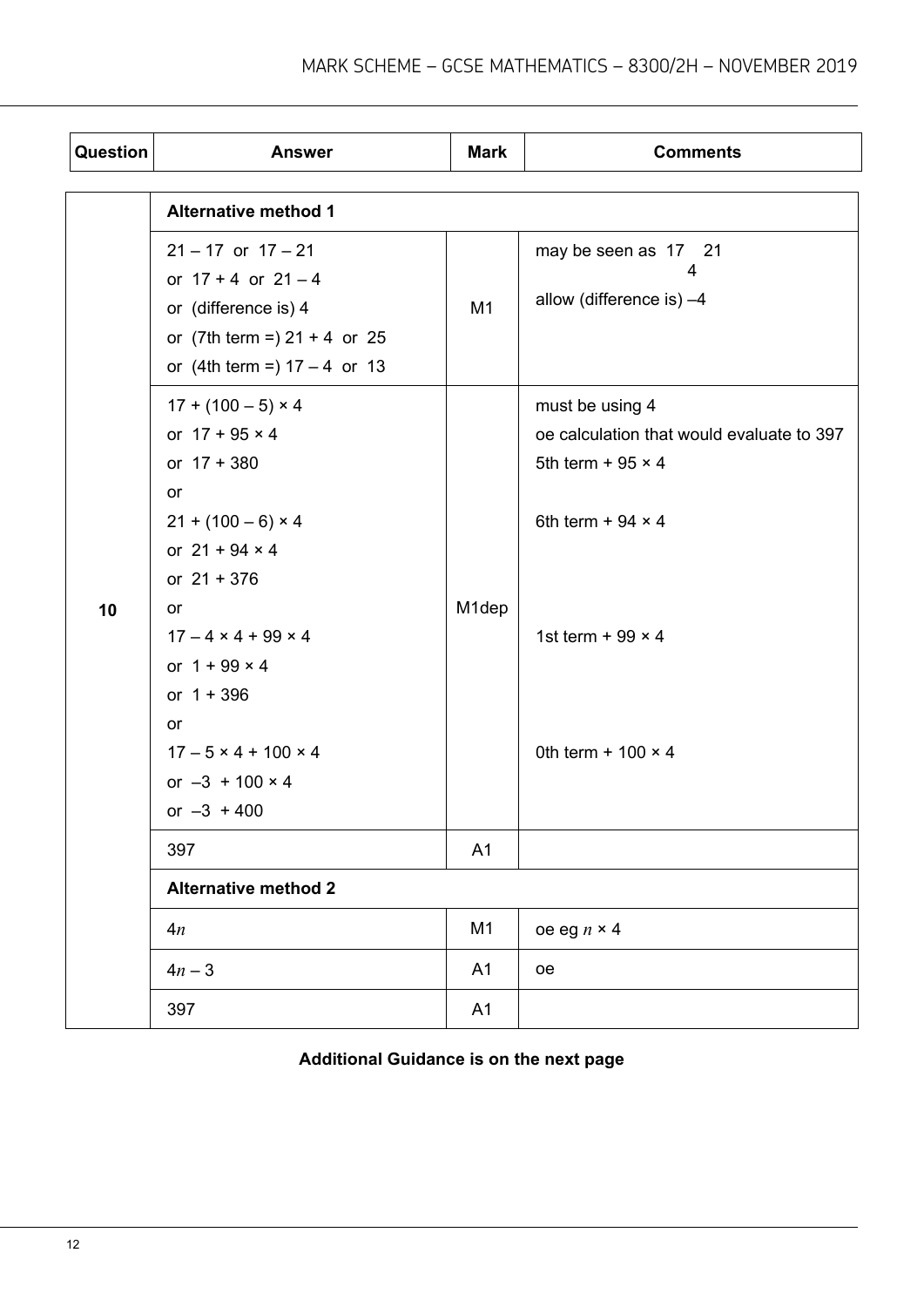| Question | <b>Answer</b>                                                 | <b>Mark</b> | <b>Comments</b> |                |
|----------|---------------------------------------------------------------|-------------|-----------------|----------------|
|          | <b>Additional Guidance</b>                                    |             |                 |                |
|          | Term to term rule described eg Add on 4 each time             |             |                 | M <sub>1</sub> |
|          | $a + 5d = 21$ , $a + 4d = 17$ only                            |             |                 | M0             |
|          | Difference shown as 4 then eg $n + 4$                         |             |                 | M <sub>1</sub> |
|          | Only eg $n + 4$ or $3n + 4$                                   |             |                 | M0             |
|          | $4n - 3$ seen even if not subsequently used                   |             |                 | <b>M1A1</b>    |
| 10 cont  | $4n$ seen eg $4n + 13$ even if not subsequently used          |             |                 | M <sub>1</sub> |
|          | Correct list going up in 4s stopping at 397                   |             |                 | <b>M1M1A1</b>  |
|          | List going up in 4s with an error or not reaching 397         |             |                 | M1M0A0         |
|          | No subtraction seen and incorrect difference eg 17 21<br>$+3$ |             |                 | M0             |
|          | Alt 2 allow $n4$                                              |             |                 | M <sub>1</sub> |
|          | $4n - 3 = 100$                                                |             |                 | <b>M1A1A0</b>  |
|          | Allow M1 even if not subsequently used                        |             |                 |                |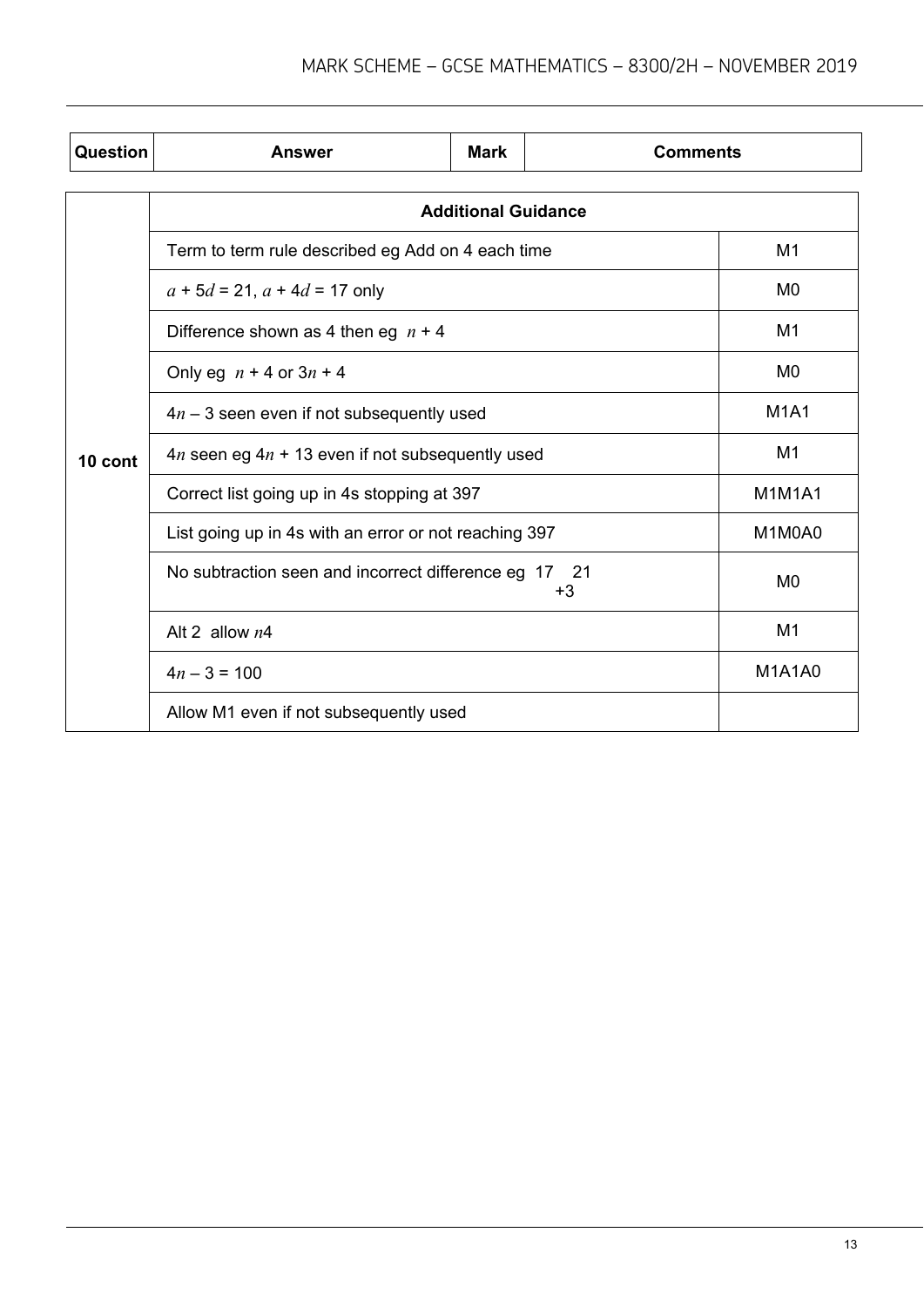| Question | <b>Answer</b>                                                                                                                                              | <b>Mark</b>                | <b>Comments</b>                                                                                                      |                |  |
|----------|------------------------------------------------------------------------------------------------------------------------------------------------------------|----------------------------|----------------------------------------------------------------------------------------------------------------------|----------------|--|
|          | $120000 \times 1.05$ or $126000$                                                                                                                           | M1                         | oe eg 120 000 + 0.05 $\times$ 120 000<br>may be implied by eg 144 000                                                |                |  |
|          | $120000 \times 1.05^{4}$<br>583443<br>or $\overline{a}$<br>4                                                                                               | M <sub>1</sub> dep         | oe eg their 126 000 × 1.05 or 132 300<br>and<br>their $132300 \times 1.05$ or $138915$<br>and<br>their 138915 × 1.05 |                |  |
|          | 145860(.75) or 145860.8(0)<br>or 145861 or 145900<br>or 146000                                                                                             | A <sub>1</sub>             | if no value given implied by M2 seen and<br>150000                                                                   |                |  |
|          | 150000                                                                                                                                                     | B <sub>1ft</sub>           | ft any answer seen with $> 2$ sf<br>condone 150 000.00                                                               |                |  |
|          |                                                                                                                                                            | <b>Additional Guidance</b> |                                                                                                                      |                |  |
| 11       | $126000 \times 1.05^{3}$                                                                                                                                   |                            |                                                                                                                      | M1M1           |  |
|          | Answer only<br>145 860(.75) or 145 860.8(0) or 145 861 or 145 900 or 146 000                                                                               | M1M1A1B0                   |                                                                                                                      |                |  |
|          | Answer only 150000                                                                                                                                         |                            |                                                                                                                      | Zero           |  |
|          | For year on year working allow rounding/truncation if method shown for<br>up to M2A0B1ft                                                                   |                            |                                                                                                                      |                |  |
|          | eg $126000 \times 1.05 = 132000$                                                                                                                           |                            |                                                                                                                      | M <sub>1</sub> |  |
|          | and $132000 \times 1.05 = 138000$<br>and $138000 \times 1.05 = 144900$ Answer 140000                                                                       |                            |                                                                                                                      | M1A0B1ft       |  |
|          | 120 000, 126 000, 132 000, 138 000, 144 000 with no method shown<br>does not imply truncation, this is just adding on 6000 each year                       | M1M0A0                     |                                                                                                                      |                |  |
|          | 120 000 + 4 × 0.05 × 120 000 or 120 000 + 0.2 × 120 000 implies M1                                                                                         | M1M0A0                     |                                                                                                                      |                |  |
|          | Misreads can score up to M2A0B1ft                                                                                                                          |                            |                                                                                                                      |                |  |
|          | Treat calculating 5 years as a misread but otherwise the wrong number<br>of years eg 120 000 $\times$ 1.05 <sup>2</sup> will score a maximum of M1M0A0B1ft |                            |                                                                                                                      |                |  |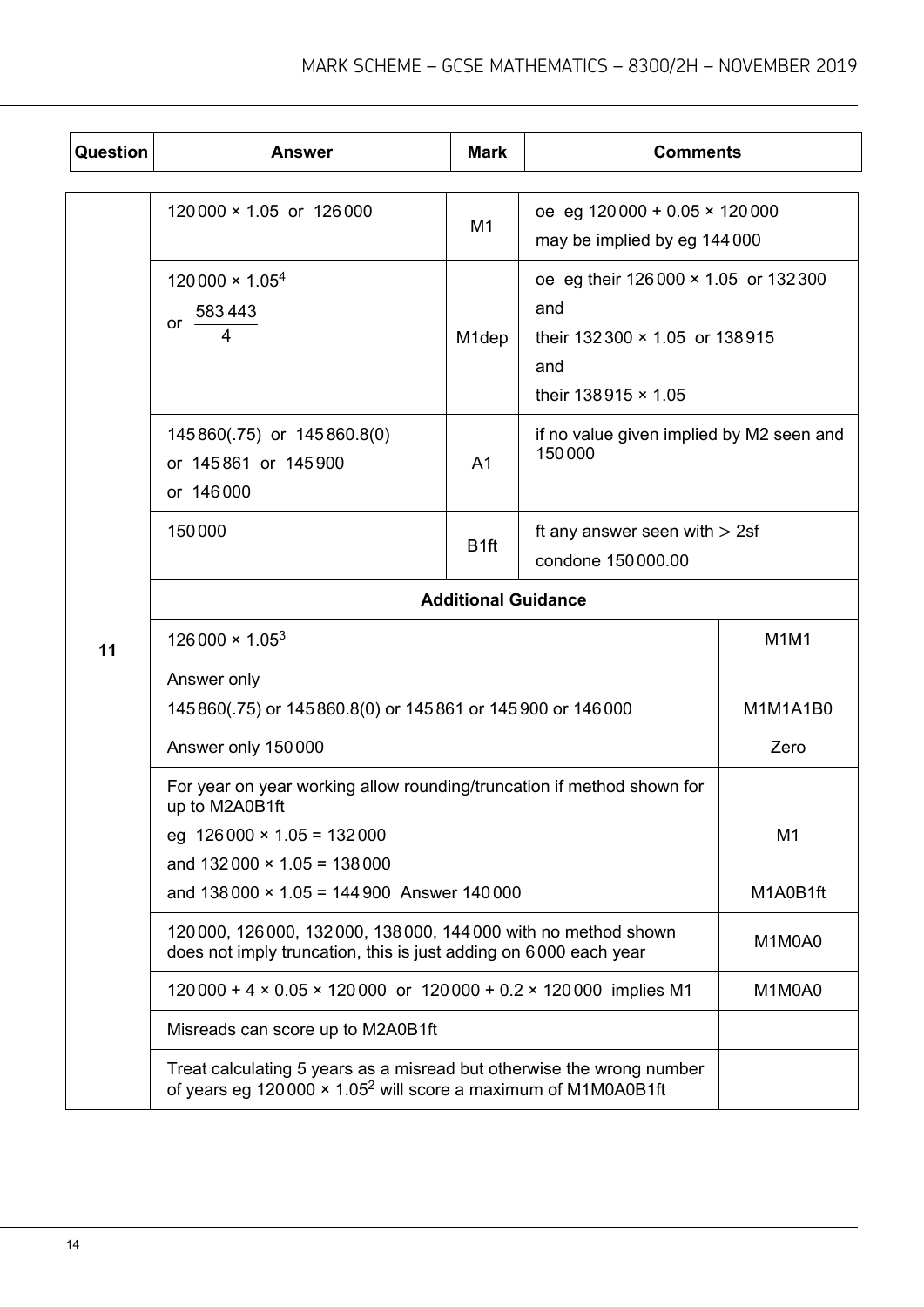| <b>Question</b> | <b>Answer</b>                                                                                                            | <b>Mark</b>                        | <b>Comments</b>                                                                                                                                                                                         |  |
|-----------------|--------------------------------------------------------------------------------------------------------------------------|------------------------------------|---------------------------------------------------------------------------------------------------------------------------------------------------------------------------------------------------------|--|
|                 | <b>Alternative method 1</b>                                                                                              |                                    |                                                                                                                                                                                                         |  |
|                 | $15^2$ or 225<br>and<br>$(16 \div 2)^2$ or 8 <sup>2</sup> or 64                                                          | M <sub>1</sub>                     | oе                                                                                                                                                                                                      |  |
|                 | $\sqrt{15^2+(16\div 2)^2}$<br>or $\sqrt{\text{their } 225 + \text{their } 64}$<br>or $\sqrt{289}$ or 17                  | M <sub>1</sub> dep                 | <sub>oe</sub><br>full trigonometric method leading to 17<br>scores M2<br>$\frac{15}{\sin\left(\tan^{-1}\frac{15}{8}\right)}$<br>eg                                                                      |  |
|                 | $6 \times$ their 17 + 3 $\times$ 16 or 102 + 48                                                                          | M <sub>1</sub> dep                 | <sub>oe</sub>                                                                                                                                                                                           |  |
|                 | 150                                                                                                                      | A <sub>1</sub>                     | SC2 $48 + 6\sqrt{161}$ or [124.08, 124.2]                                                                                                                                                               |  |
|                 | <b>Alternative method 2</b>                                                                                              |                                    |                                                                                                                                                                                                         |  |
| 12              | $(48 \div 2)^2$ or 24 <sup>2</sup> or 576<br>and<br>$(15 \times 3)^2$ or 45 <sup>2</sup> or 2025                         | M <sub>1</sub>                     | oe eg $(16 \times 1.5)^2$ and $(3 \times 15)^2$                                                                                                                                                         |  |
|                 | $\sqrt{(48 \div 2)^2 + (3 \times 15)^2}$<br>or $\sqrt{\text{their } 576 + \text{their } 2025}$<br>or $\sqrt{2601}$ or 51 | M1dep                              | <sub>oe</sub><br>full trigonometric method leading to 51<br>scores M2<br>-45<br>45<br>eg<br>$\frac{15}{\sin\left(\tan^{-1}\frac{15}{8}\right)}$ or $\frac{15}{\sin\left(\tan^{-1}\frac{45}{24}\right)}$ |  |
|                 | $2 \times$ their 51 + 3 $\times$ 16 or 102 + 48                                                                          | M <sub>1</sub> dep                 | oe                                                                                                                                                                                                      |  |
|                 | 150                                                                                                                      | A <sub>1</sub>                     | SC2 $48 + 6\sqrt{161}$ or [124.08, 124.2]                                                                                                                                                               |  |
|                 |                                                                                                                          | <b>Additional Guidance</b>         |                                                                                                                                                                                                         |  |
|                 | $15^2 - 8^2$ or $45^2 - 24^2$                                                                                            | M1M0M0A0<br>(unless SC2<br>scored) |                                                                                                                                                                                                         |  |
|                 | Allow 61.9(2) or 61.93 or 62 for $\tan^{-1} \frac{15}{8}$ but do not award A1 if                                         |                                    |                                                                                                                                                                                                         |  |
|                 | premature approximation seen                                                                                             |                                    |                                                                                                                                                                                                         |  |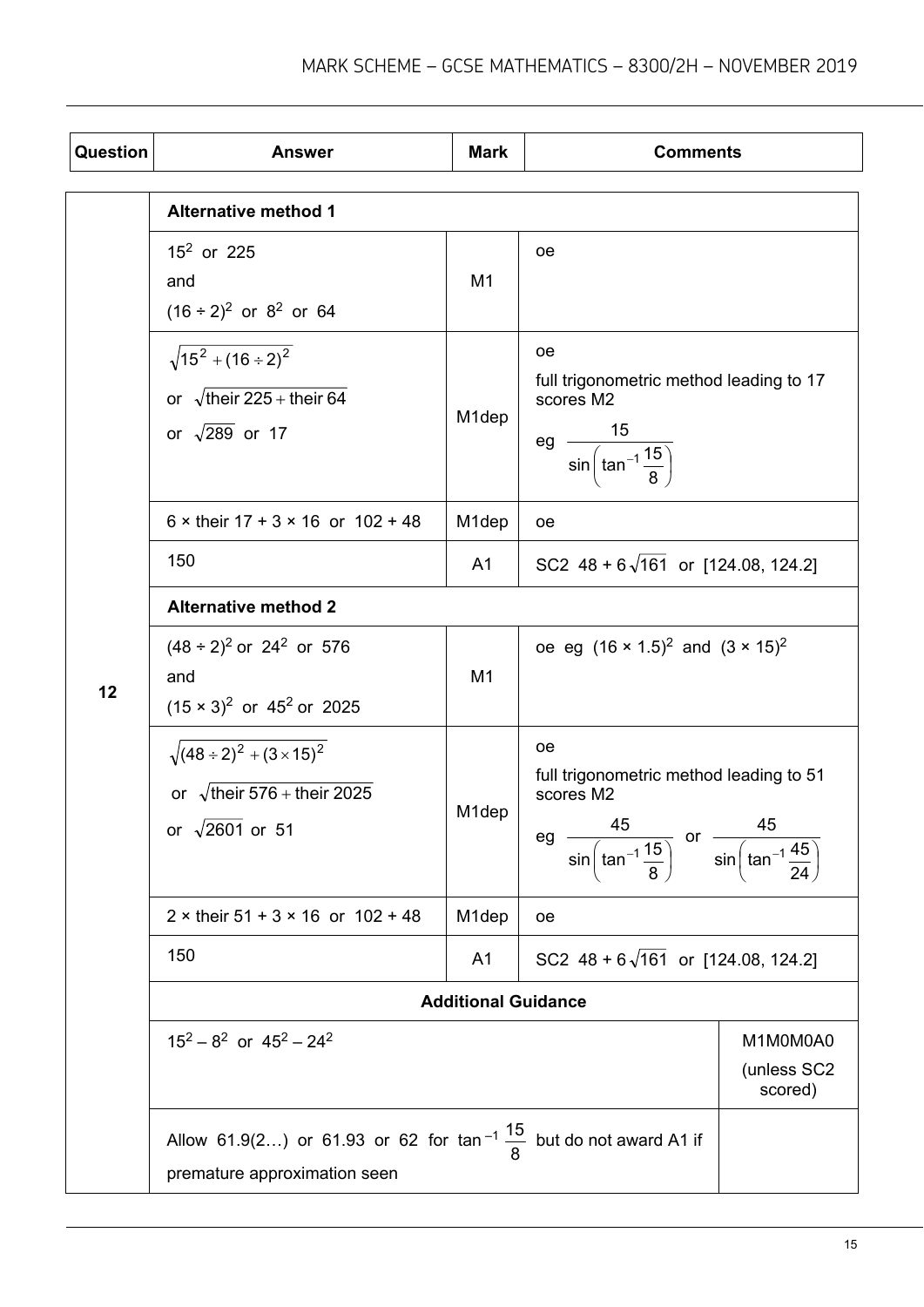| <b>Question</b> | <b>Answer</b>                                                                                                                          | <b>Mark</b>    | <b>Comments</b>                                                      |             |  |
|-----------------|----------------------------------------------------------------------------------------------------------------------------------------|----------------|----------------------------------------------------------------------|-------------|--|
|                 | $15 \times 24$ or 360<br>and<br>$40 \times 76$ or 3040<br>and<br>$55 \times 52$ or 2860<br>and<br>$75 \times 48$ or 3600<br>or<br>9860 | M <sub>1</sub> | allow one incorrect midpoint                                         |             |  |
| 13(a)           | (their $360 +$ their $3040 +$ their 2860<br>+ their $3600$ ) ÷ 200<br><b>or</b><br>$9860 \div 200$                                     | M1dep          | condone bracket error seen<br>eg $360 + 3040 + 2860 + 3600 \div 200$ |             |  |
|                 | 49.3                                                                                                                                   | A <sub>1</sub> | accept 49 if full working shown using<br>correct midpoints           |             |  |
|                 | <b>Additional Guidance</b>                                                                                                             |                |                                                                      |             |  |
|                 | Four values or products with three correct from 360, 3040, 2860 and<br>3600 implies the first mark and could be used to score up to M2 |                |                                                                      |             |  |
|                 | Correct products seen in the table or working but a different method<br>shown in the working lines eg 200 $\div$ 4                     | M <sub>0</sub> |                                                                      |             |  |
|                 | Ignore attempts to convert to minutes and seconds after 49.3 seen<br>eg 49 min 18 s or 49 min 30 s                                     |                |                                                                      |             |  |
|                 | 49.3 in working with answer $30 \le t < 50$                                                                                            |                |                                                                      | <b>M2A0</b> |  |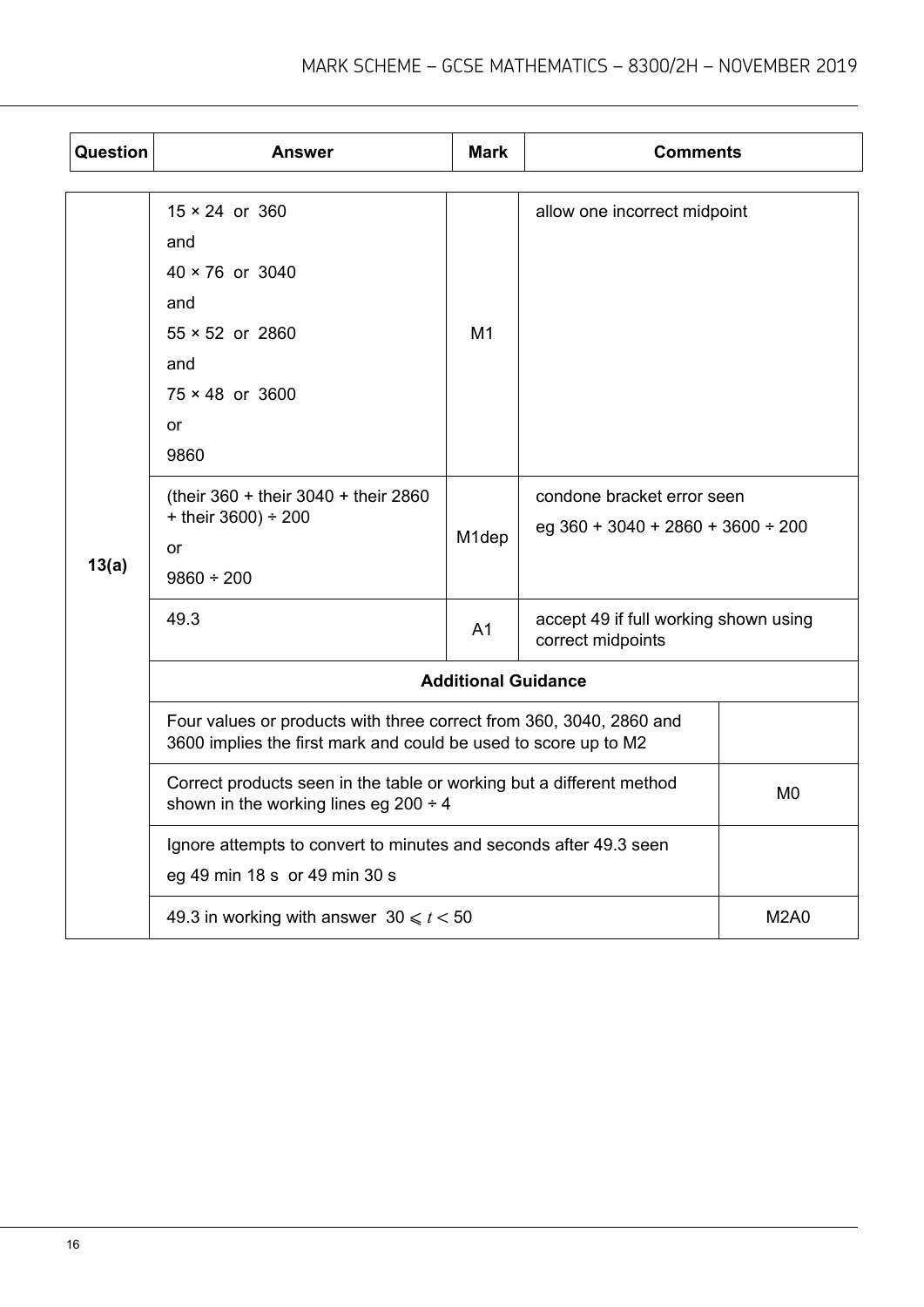| Question | <b>Answer</b>                                                                 | <b>Mark</b>        | <b>Comments</b>                           |  |
|----------|-------------------------------------------------------------------------------|--------------------|-------------------------------------------|--|
|          |                                                                               |                    |                                           |  |
|          | $24 \div 30$ or 0.8<br>or                                                     |                    | implied by a correct bar                  |  |
|          | $76 \div 20$ or 3.8                                                           |                    |                                           |  |
|          | or                                                                            |                    |                                           |  |
|          | $52 \div 10$ or $5.2$                                                         | M <sub>1</sub>     |                                           |  |
|          | or                                                                            |                    |                                           |  |
|          | $48 \div 30$ or 1.6                                                           |                    |                                           |  |
|          | or                                                                            |                    |                                           |  |
| 13(b)    | four frequency densities in correct<br>proportion                             |                    | eg 8 and 38 and 52 and 16                 |  |
|          | At least three of                                                             | M <sub>1</sub> dep | implied by at least three bars in correct |  |
|          | 0.8 and 3.8 and 5.2 and 1.6                                                   |                    | proportion                                |  |
|          | At least 3 bars in correct proportion<br>with matching scale on vertical axis |                    |                                           |  |
|          | or                                                                            | M <sub>1</sub> dep |                                           |  |
|          | at least 3 bars in correct proportion<br>with a matching key                  |                    |                                           |  |
|          | Fully correct histogram with scale<br>on vertical axis or a key               | A <sub>1</sub>     | $\pm\frac{1}{2}$ small square             |  |
|          |                                                                               |                    | ignore frequency polygon if included      |  |
|          | <b>Additional Guidance</b>                                                    |                    |                                           |  |
|          | Allow up to M2 even if not subsequently used                                  |                    |                                           |  |
|          | Correct bars must have correct widths                                         |                    |                                           |  |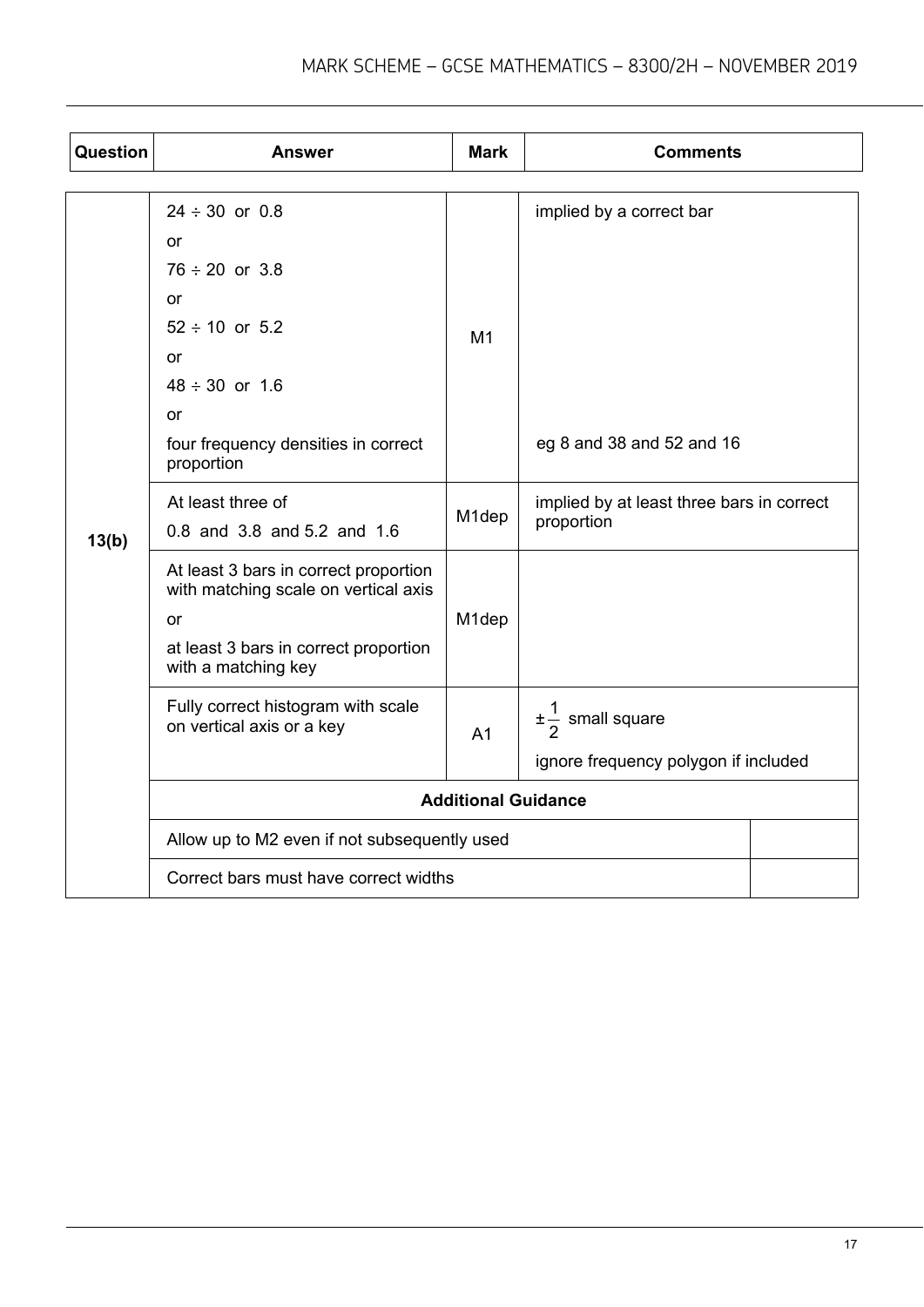| Question | <b>Answer</b>                       | <b>Mark</b>                | <b>Comments</b> |
|----------|-------------------------------------|----------------------------|-----------------|
|          |                                     |                            |                 |
|          | $\frac{1}{2}$ (13 + 10) × 12 or 138 |                            | oe              |
|          | or                                  | M <sub>1</sub>             |                 |
|          | $\frac{1}{2}$ × 10 × 8 or 40        |                            |                 |
|          | $\frac{1}{2}$ (13 + 10) × 12 or 138 |                            | oe              |
|          | and                                 |                            |                 |
| 14(a)    | $\frac{1}{2}$ × 10 × 8 or 40        | M1dep                      |                 |
|          | or                                  |                            |                 |
|          | 178                                 |                            |                 |
|          | $25 \div ($ their 138 + their 40)   | M1dep                      | oe              |
|          | 0.14(0)                             | A1                         |                 |
|          |                                     | <b>Additional Guidance</b> |                 |
|          |                                     |                            |                 |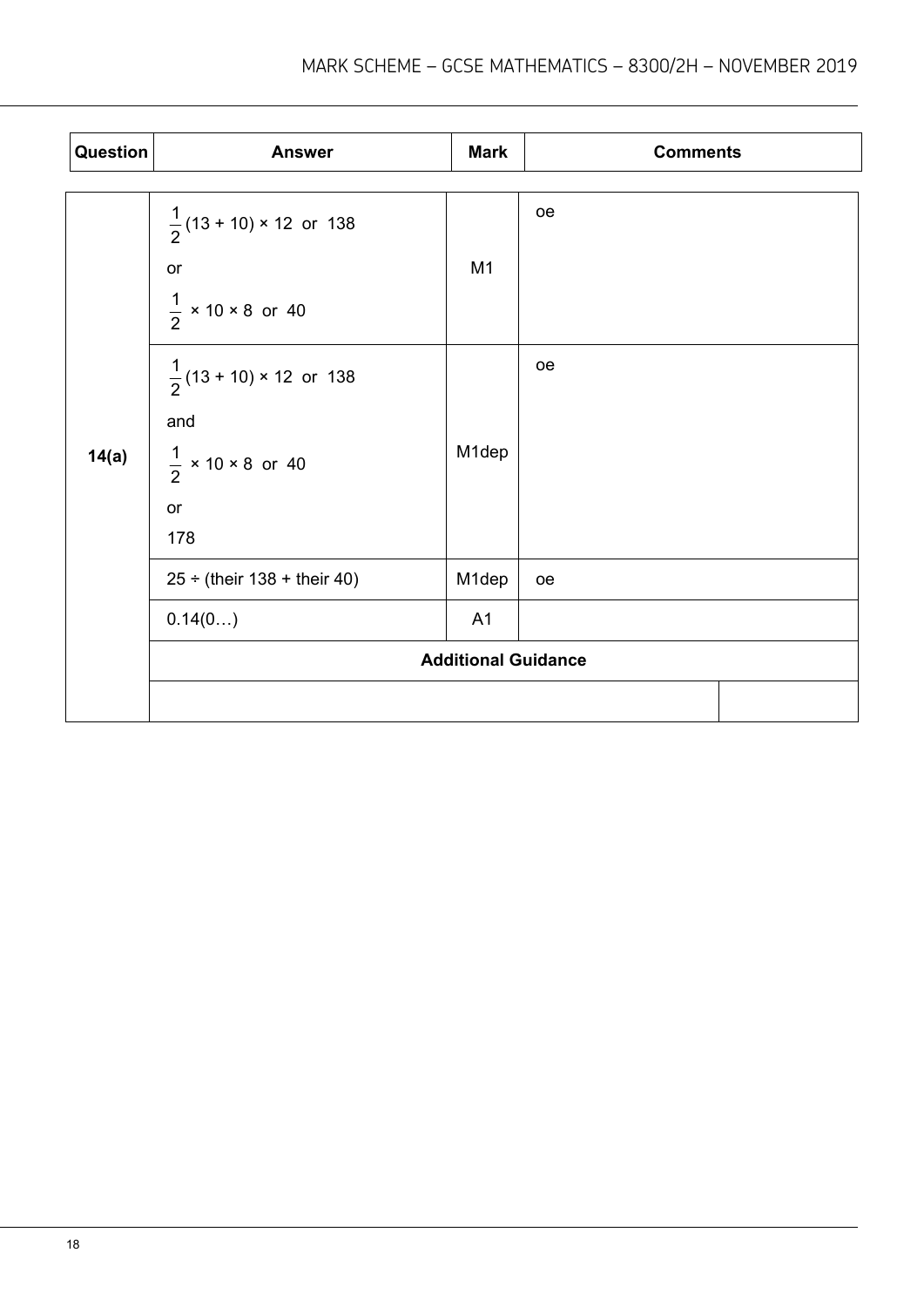| Question | <b>Answer</b>                                                                | <b>Mark</b>                                                                          | <b>Comments</b> |                |
|----------|------------------------------------------------------------------------------|--------------------------------------------------------------------------------------|-----------------|----------------|
|          | less than<br>and<br>valid reason                                             | eg less than and you should be dividing<br>less than and the (actual) area is bigger |                 |                |
|          | <b>Additional Guidance</b>                                                   |                                                                                      |                 |                |
|          | If no box is ticked, condone if less than is clearly stated in working lines |                                                                                      |                 |                |
| 14(b)    | Wrong box or $> 1$ box ticked                                                |                                                                                      | B <sub>0</sub>  |                |
|          | less than and he has not included all the base                               |                                                                                      |                 | <b>B2</b>      |
|          | less than and it doesn't cover 100% of the base                              |                                                                                      |                 | <b>B2</b>      |
|          | less than and it doesn't include the parts outside the areas                 |                                                                                      |                 | <b>B2</b>      |
|          | less than and the area is an underestimate                                   | <b>B2</b>                                                                            |                 |                |
|          | less than and it is an underestimate                                         |                                                                                      |                 | B <sub>1</sub> |
|          | less than and it is only an estimate                                         |                                                                                      |                 | <b>B1</b>      |
|          | less than and the answer to (a) is not the exact area                        |                                                                                      |                 | B <sub>1</sub> |

|    | $w = \sqrt[3]{y^2}$ | B <sub>1</sub>             |  |
|----|---------------------|----------------------------|--|
| 15 |                     | <b>Additional Guidance</b> |  |
|    |                     |                            |  |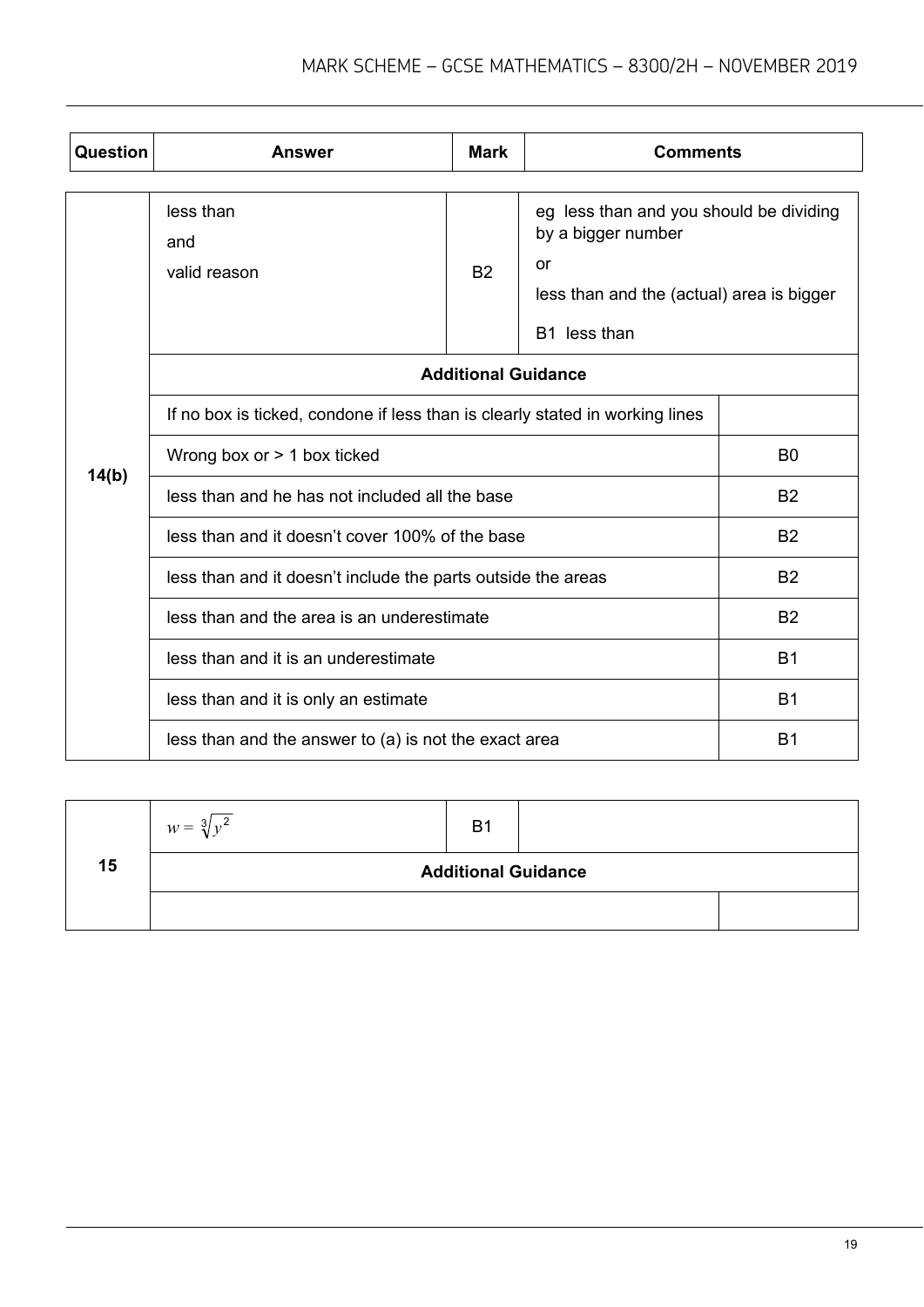| <b>Question</b> | <b>Answer</b>                                     | <b>Mark</b> | <b>Comments</b>                          |                |
|-----------------|---------------------------------------------------|-------------|------------------------------------------|----------------|
|                 | $\frac{a}{100} \times b = \frac{b}{100} \times a$ | <b>B1</b>   | oe eg both are equal to $\frac{ab}{100}$ |                |
| 16(a)           | <b>Additional Guidance</b>                        |             |                                          |                |
|                 | $ab = ba$                                         |             |                                          | B <sub>0</sub> |
|                 | Only numerical example(s)                         |             |                                          | B <sub>0</sub> |

|       | No and valid reason                                                       | <b>B1</b>      | eg No and it should be $(160\% \text{ of } 40 = )$<br>40% of 160<br>or<br>No and it should be 60% of 140<br>$(= 140\% \text{ of } 60)$<br>or<br>No and $160 \neq 60$<br>or<br>No and $40 \neq 140$<br>or |                |
|-------|---------------------------------------------------------------------------|----------------|----------------------------------------------------------------------------------------------------------------------------------------------------------------------------------------------------------|----------------|
|       |                                                                           |                | No and 64 and 84                                                                                                                                                                                         |                |
|       | <b>Additional Guidance</b>                                                |                |                                                                                                                                                                                                          |                |
| 16(b) | If neither box is ticked condone if No is clearly stated in working lines |                |                                                                                                                                                                                                          |                |
|       | Yes or both boxes ticked                                                  | B <sub>0</sub> |                                                                                                                                                                                                          |                |
|       | No and the as aren't the same                                             | <b>B1</b>      |                                                                                                                                                                                                          |                |
|       | No and the $b$ s aren't the same                                          |                |                                                                                                                                                                                                          | <b>B1</b>      |
|       | No and $160 \neq 140$                                                     |                |                                                                                                                                                                                                          | B <sub>0</sub> |
|       | No and $40 \neq 60$                                                       |                |                                                                                                                                                                                                          | B <sub>0</sub> |
|       | No and $a$ values change from 160 to 140                                  |                |                                                                                                                                                                                                          | B0             |
|       | No and $b$ values change from 40 to 60                                    |                |                                                                                                                                                                                                          | B <sub>0</sub> |
|       | No and 96 and 84                                                          |                |                                                                                                                                                                                                          | B <sub>0</sub> |
|       | No and they give different answers                                        |                |                                                                                                                                                                                                          | B <sub>0</sub> |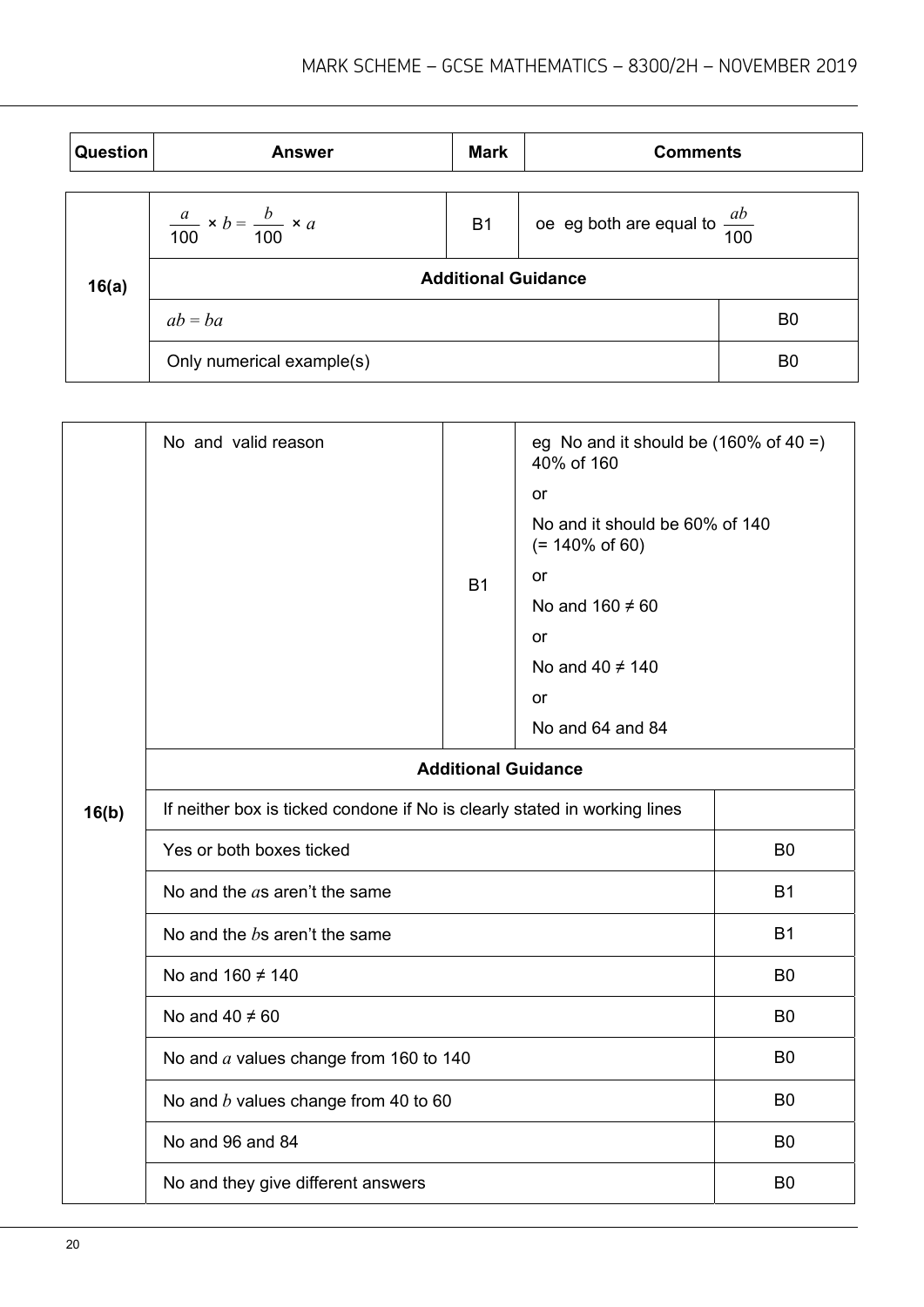| Question | <b>Answer</b>                                 | <b>Mark</b> | <b>Comments</b>                                                            |                |
|----------|-----------------------------------------------|-------------|----------------------------------------------------------------------------|----------------|
|          | 12                                            | <b>B2</b>   | B1 $(1 - 0.85) \times 80$ or $0.15 \times 80$<br>or $0.85 \times 80$ or 68 |                |
| 17(a)    | <b>Additional Guidance</b>                    |             |                                                                            |                |
|          | For B1 allow oe calculations eg $17 \times 4$ |             |                                                                            | B <sub>1</sub> |

|       | 25                                                                          | <b>B2</b>                  | B1 $0.71 \times 80$<br>or 56.8 or 56<br>or $(1 - 0.71) \times 80$ or $0.29 \times 80$<br>or 23.2 or 24<br>or $(0.71 - 0.3875) \times 80$<br>or $0.3225 \times 80$ |                |
|-------|-----------------------------------------------------------------------------|----------------------------|-------------------------------------------------------------------------------------------------------------------------------------------------------------------|----------------|
| 17(b) |                                                                             | <b>Additional Guidance</b> | or 25.8                                                                                                                                                           |                |
|       | For B1 allow oe calculations eg $\left(0.71-\frac{31}{80}\right) \times 80$ |                            |                                                                                                                                                                   | <b>B1</b>      |
|       | Answer only 26                                                              |                            |                                                                                                                                                                   | B <sub>0</sub> |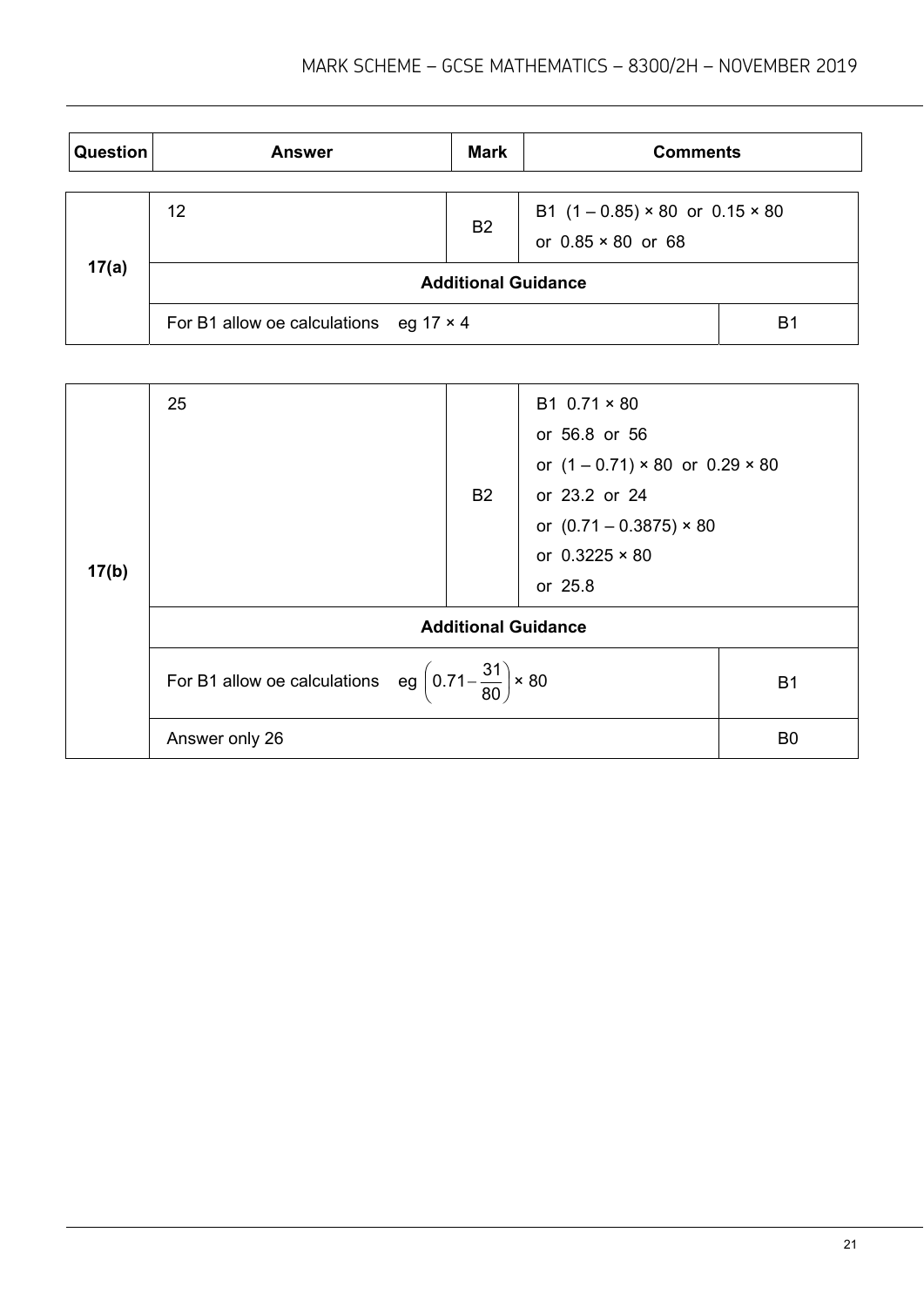| Question | <b>Answer</b>                                                                                                 | <b>Mark</b>        | <b>Comments</b>                                                                                                     |  |  |
|----------|---------------------------------------------------------------------------------------------------------------|--------------------|---------------------------------------------------------------------------------------------------------------------|--|--|
|          | <b>Alternative method 1</b><br>large rectangle $-4$ squares                                                   |                    |                                                                                                                     |  |  |
|          | $x(x + 5)$                                                                                                    | M <sub>1</sub>     |                                                                                                                     |  |  |
|          | $x^2$ + 5x - 400 = 1000<br>or<br>$x^2$ + 5x - 400 - 1000 = 0<br>or<br>$x^2$ + 5x = 1000 + 400<br>with M1 seen | M <sub>1</sub> dep | 400 may be seen as $4 \times 10^2$ or $4 \times 100$<br>oe equation with brackets expanded and<br>400 and 1000 seen |  |  |
|          | $x^2$ + 5x – 1400 = 0 with M2 seen                                                                            | A <sub>1</sub>     | must have $= 0$                                                                                                     |  |  |
| 18(a)    | Alternative method 2 three vertical rectangles                                                                |                    |                                                                                                                     |  |  |
|          | $(x + 5)(x - 20)$ or $(2 \times 10)(x - 15)$                                                                  | M1                 | $(x - 20)$ may be seen as $(x - 10 - 10)$<br>$(x - 15)$ may be seen as $(x + 5 - 10 - 10)$                          |  |  |
|          | $x^2 - 20x + 5x - 100 + 20x - 300$<br>$= 1000$<br>or<br>$x^2 - 15x - 100 + 20x - 300 = 1000$<br>with M1 seen  | M <sub>1</sub> dep | oe equation with brackets expanded and<br>100 and 300 and 1000 seen<br>allow 150 seen twice for 300                 |  |  |
|          | $x^2$ + 5x – 1400 = 0 with M2 seen                                                                            | A <sub>1</sub>     | must have $= 0$                                                                                                     |  |  |

# **Mark scheme and Additional Guidance continue on the next page**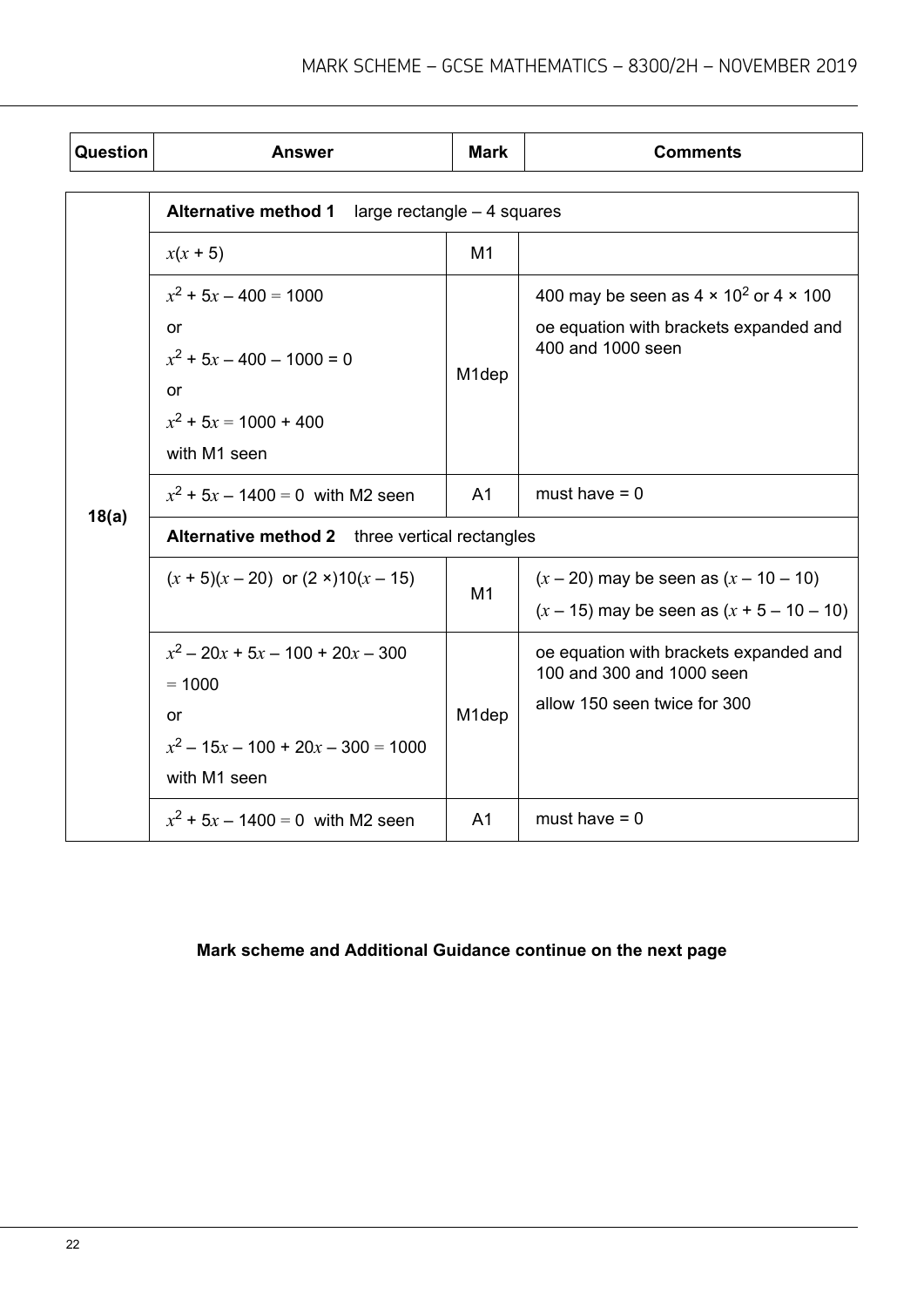| Question | <b>Answer</b>                                                       | <b>Mark</b>        | <b>Comments</b>                                                                |                                  |
|----------|---------------------------------------------------------------------|--------------------|--------------------------------------------------------------------------------|----------------------------------|
|          | <b>Alternative method 3</b> three horizontal rectangles             |                    |                                                                                |                                  |
|          | $x(x - 15)$ or $(2 \times 10(x - 20))$                              |                    | $(x - 20)$ may be seen as $(x - 10 - 10)$                                      |                                  |
|          |                                                                     | M <sub>1</sub>     | $(x - 15)$ may be seen as $(x + 5 - 10 - 10)$                                  |                                  |
|          | $x^2 - 15x + 20x - 400 = 1000$<br>with M1 seen                      | M <sub>1</sub> dep | oe equation with brackets expanded and<br>400 and 1000 seen                    |                                  |
|          |                                                                     |                    | allow 200 seen twice for 400                                                   |                                  |
|          | $x^2$ + 5x – 1400 = 0 with M2 seen                                  | A <sub>1</sub>     | must have $= 0$                                                                |                                  |
|          | Alternative method 4 central rectangle + four outer rectangles      |                    |                                                                                |                                  |
|          | $(x-15)(x-20)$ or $(2 \times 10(x-15))$                             |                    | $(x - 20)$ may be seen as $(x - 10 - 10)$                                      |                                  |
|          | or $(2 \times 10(x - 20))$                                          | M <sub>1</sub>     | $(x - 15)$ may be seen as $(x + 5 - 10 - 10)$                                  |                                  |
|          | $x^2 - 20x - 15x + 300 + 20x - 300 +$<br>$20x - 400 = 1000$         | M <sub>1</sub> dep | oe equation with brackets expanded and<br>300 seen twice and 400 and 1000 seen |                                  |
|          | or                                                                  |                    | allow 150 seen twice for one of the 300s                                       |                                  |
| 18(a)    | $x^2$ – 35x + 300 + 20x – 300 + 20x                                 |                    | allow 200 seen twice for 400                                                   |                                  |
| cont     | $-400 = 1000$                                                       |                    |                                                                                |                                  |
|          | with M1 seen                                                        |                    |                                                                                |                                  |
|          | $x^2$ + 5x – 1400 = 0 with M2 seen                                  | A <sub>1</sub>     | must have $= 0$                                                                |                                  |
|          | <b>Additional Guidance</b>                                          |                    |                                                                                |                                  |
|          | If 1st M1 seen award M1 even if expression is not subsequently used |                    |                                                                                |                                  |
|          | For M1 allow multiplication signs eg $x \times (x + 5)$             |                    |                                                                                | M <sub>1</sub>                   |
|          | $x(x + 5) = x^2 + 5x$                                               |                    |                                                                                | M <sub>1</sub>                   |
|          | $1000 + 400 = 1400$                                                 |                    |                                                                                |                                  |
|          | $x^2$ + 5x = 1400 (previous line shows 1000 and 400)                |                    |                                                                                | M <sub>1</sub>                   |
|          | $x^2$ + 5x - 1400 = 0                                               |                    |                                                                                | A <sub>1</sub>                   |
|          | $x(x + 5) = x^2 + 5x$                                               |                    |                                                                                | M <sub>1</sub>                   |
|          | $x^2$ + 5x = 1400 (equation does not have 1000 and 400)             |                    |                                                                                | M <sub>0</sub><br>A <sub>0</sub> |
|          | $x^2$ + 5x - 1400 = 0                                               |                    |                                                                                |                                  |
|          | Only equation seen is $x^2 + 5x - 1400 = 0$ the maximum mark is M1  |                    |                                                                                |                                  |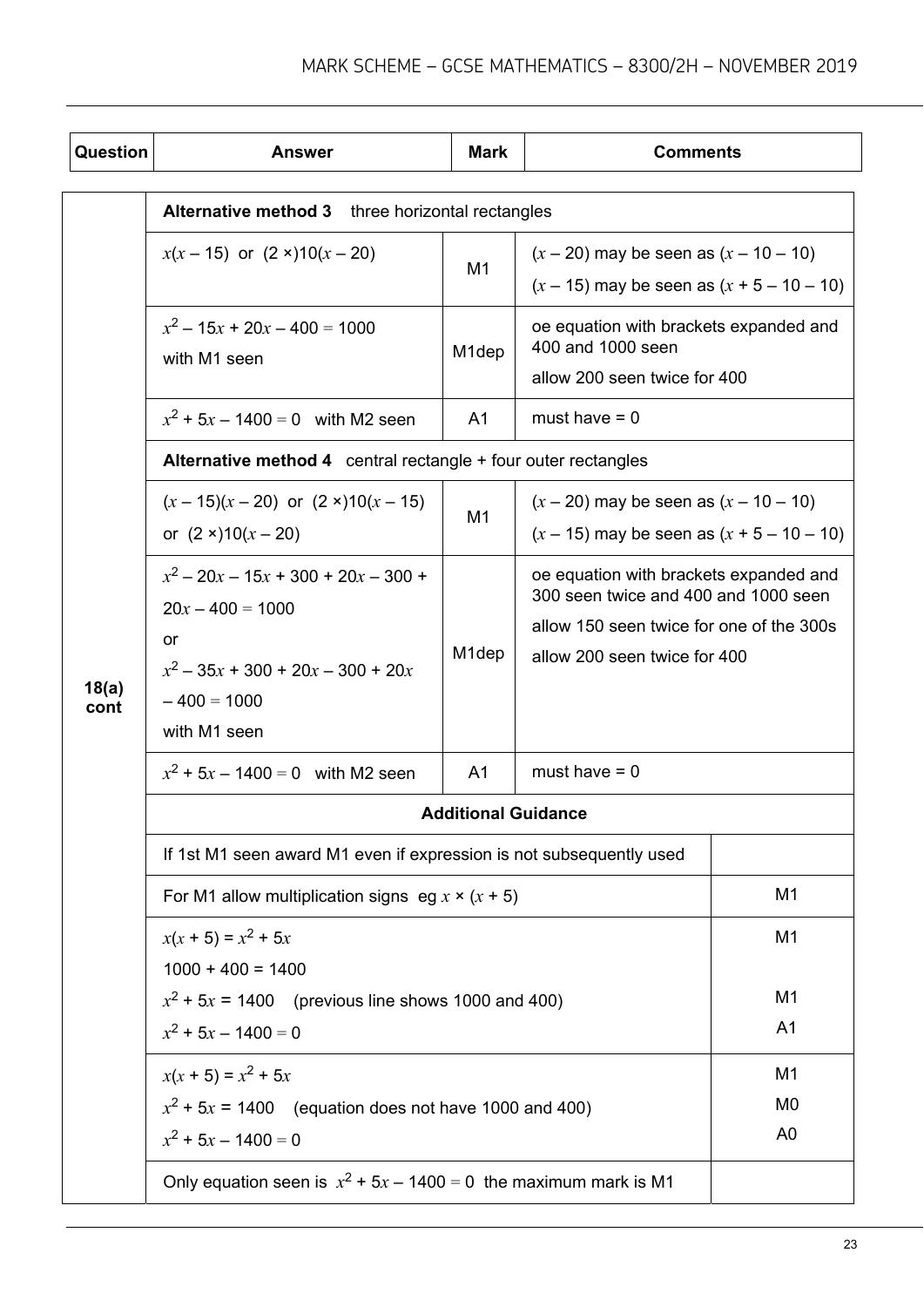| Question | Answer                                                                    | <b>Mark</b>                               | <b>Comments</b> |                |
|----------|---------------------------------------------------------------------------|-------------------------------------------|-----------------|----------------|
|          | No and valid reason                                                       | eg No and $x$ cannot be negative (in this |                 |                |
|          |                                                                           | <b>Additional Guidance</b>                |                 |                |
|          | If neither box is ticked condone if No is clearly stated in working lines |                                           |                 |                |
|          | Yes or both boxes ticked                                                  |                                           |                 | B <sub>0</sub> |
|          | Allow 'it' to represent $x$                                               |                                           |                 |                |
|          | No and $x$ is (only) 35                                                   |                                           |                 | <b>B1</b>      |
| 18(b)    | No and it cannot be -40                                                   | <b>B1</b>                                 |                 |                |
|          | No and the width would be negative                                        | <b>B1</b>                                 |                 |                |
|          | No and the width should be positive                                       |                                           |                 | <b>B1</b>      |
|          | No she put -40                                                            |                                           | <b>B1</b>       |                |
|          | No and you can't have two answers                                         |                                           |                 |                |
|          | No and the answers are too big                                            |                                           |                 | B <sub>0</sub> |
|          | No and it should be 40 (and -35)                                          |                                           |                 | B <sub>0</sub> |

|    | periodic                   | B <sub>1</sub> |  |  |
|----|----------------------------|----------------|--|--|
| 19 | <b>Additional Guidance</b> |                |  |  |
|    |                            |                |  |  |

|    | (7, 30)                    | B <sub>1</sub> |  |  |
|----|----------------------------|----------------|--|--|
| 20 | <b>Additional Guidance</b> |                |  |  |
|    |                            |                |  |  |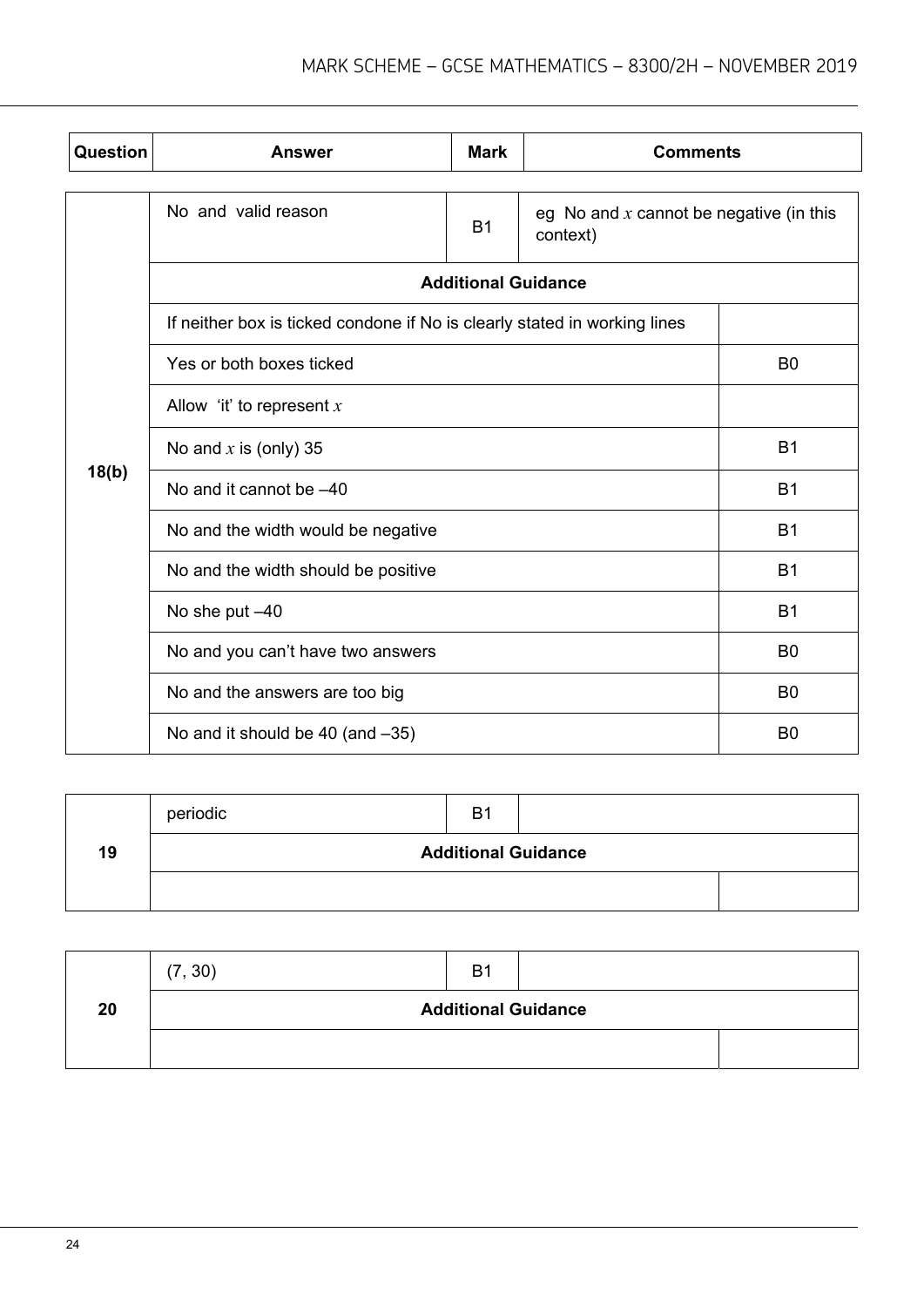| Question | <b>Answer</b>                                                                                                                                          | <b>Mark</b>        | <b>Comments</b>                                                                   |      |
|----------|--------------------------------------------------------------------------------------------------------------------------------------------------------|--------------------|-----------------------------------------------------------------------------------|------|
|          | <b>Alternative method 1</b>                                                                                                                            |                    |                                                                                   |      |
|          | $n-1$ and n and $n+1$                                                                                                                                  | M1                 | oe eg $(n-1)n(n + 1)$ or $n(n - 1)(n + 1)$                                        |      |
|          | $n(n^2 + n - n - 1)$ with M1 seen<br>or $n(n^2 - 1)$ with M1 seen<br>or $(n^2 - n)(n + 1)$ with M1 seen<br>or $(n^2 + n)(n - 1)$ with M1 seen          | M <sub>1</sub> dep |                                                                                   |      |
|          | $n^3 - n^2 + n^2 - n + n$ with M2 seen<br>or<br>$n^3 - n + n$ with M2 seen                                                                             | M <sub>1</sub> dep |                                                                                   |      |
|          | $n^3$ with M3 seen                                                                                                                                     | A <sub>1</sub>     |                                                                                   |      |
|          | <b>Alternative method 2</b>                                                                                                                            |                    |                                                                                   |      |
|          | x and $x + 1$ and $x + 2$                                                                                                                              | M1                 | oe eg $x(x + 1)(x + 2)$ or $(x + 1)x(x + 2)$                                      |      |
| 21       | $(x^{2} + x)(x + 2)$ with M1 seen<br>or $(x^2 + 2x)(x + 1)$ with M1 seen<br>or $x(x^2 + 2x + x + 2)$ with M1 seen<br>or $x(x^2 + 3x + 2)$ with M1 seen | M <sub>1</sub> dep |                                                                                   |      |
|          | $x^3$ + 3 $x^2$ + 2x + x + 1 with M2 seen<br>or<br>$x^3 + x^2 + 2x^2 + 2x + x + 1$ with M2<br>seen                                                     | M <sub>1</sub> dep |                                                                                   |      |
|          | $x^3$ + 3 $x^2$ + 3x + 1<br>and<br>$(x + 1)^3$ with M3 seen                                                                                            | A <sub>1</sub>     | allow $x^3$ + 3 $x^2$ + 3x + 1<br>and<br>$n^3$ with M3 seen if $n = x + 1$ stated |      |
|          | <b>Additional Guidance</b>                                                                                                                             |                    |                                                                                   |      |
|          | Only numerical example(s)                                                                                                                              |                    |                                                                                   | Zero |
|          | Condone use of any letter eg $N$                                                                                                                       |                    |                                                                                   |      |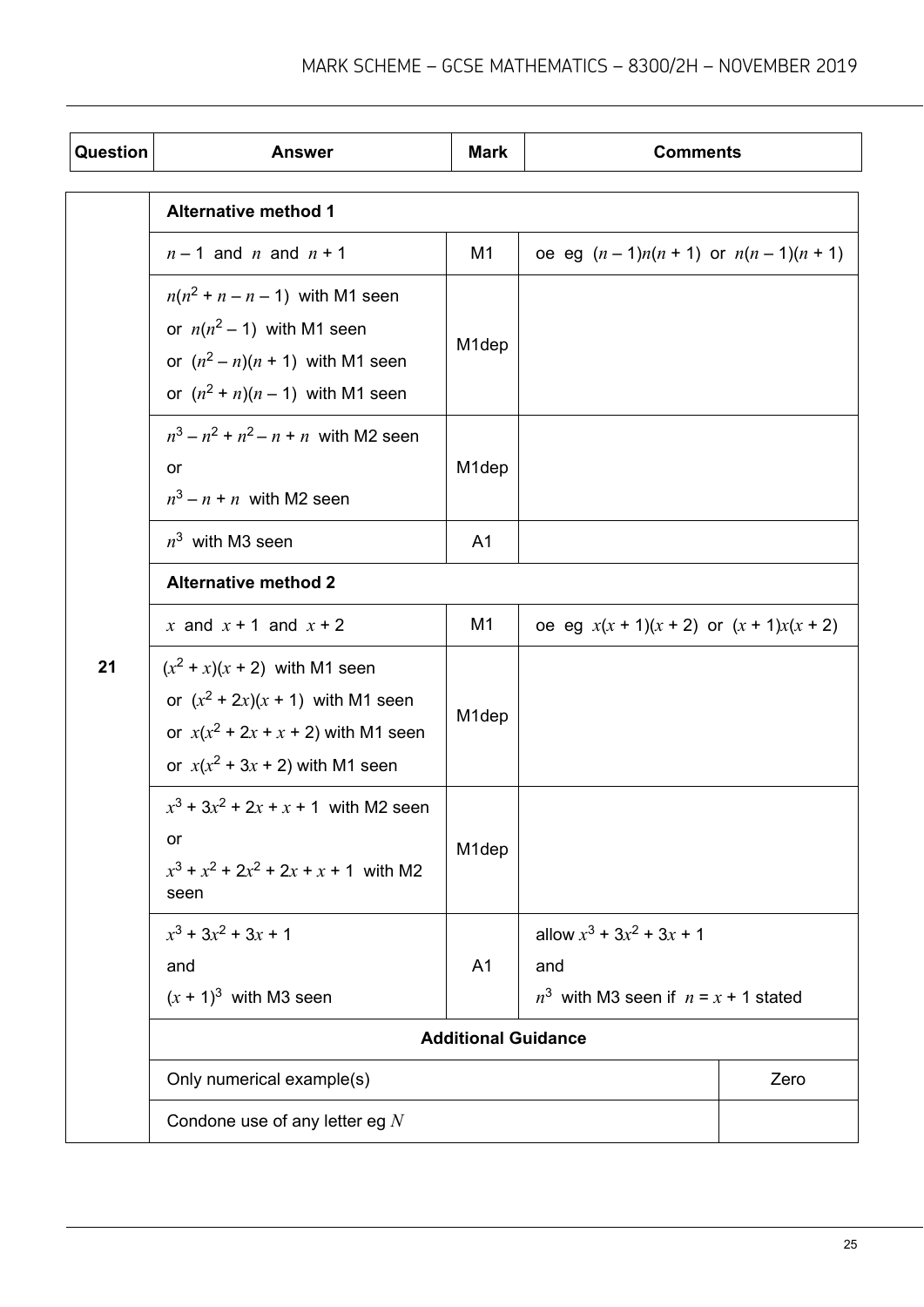| Question | <b>Answer</b>                            | <b>Mark</b>                | <b>Comments</b> |
|----------|------------------------------------------|----------------------------|-----------------|
|          | The gradient of the chord from A to<br>B | B <sub>1</sub>             |                 |
| 22       |                                          | <b>Additional Guidance</b> |                 |
|          |                                          |                            |                 |

|       | Valid criticism                                                               |                            | eg the scale factor should be 4     |                |
|-------|-------------------------------------------------------------------------------|----------------------------|-------------------------------------|----------------|
|       |                                                                               | <b>B1</b>                  | or                                  |                |
|       |                                                                               |                            | surface area is 248 cm <sup>2</sup> |                |
|       |                                                                               | <b>Additional Guidance</b> |                                     |                |
|       | $sf = 2^2$                                                                    |                            |                                     | <b>B1</b>      |
|       | $62 \times 4$                                                                 |                            |                                     | B <sub>1</sub> |
| 23(a) | $62 \times 2^2$                                                               |                            |                                     | <b>B1</b>      |
|       | The area is 248 (ignore units)                                                |                            |                                     | <b>B1</b>      |
|       | Should be $2 \times 10 \times 6 + 2 \times 10 \times 4 + 2 \times 6 \times 4$ |                            |                                     | <b>B1</b>      |
|       | Condone<br>It should be 4                                                     |                            |                                     | <b>B1</b>      |
|       | 4                                                                             |                            |                                     | B <sub>0</sub> |
|       | He should have multiplied all lengths by 2                                    |                            |                                     | B <sub>0</sub> |
|       | It should be $10 \times 4 \times 6$                                           |                            |                                     | B <sub>0</sub> |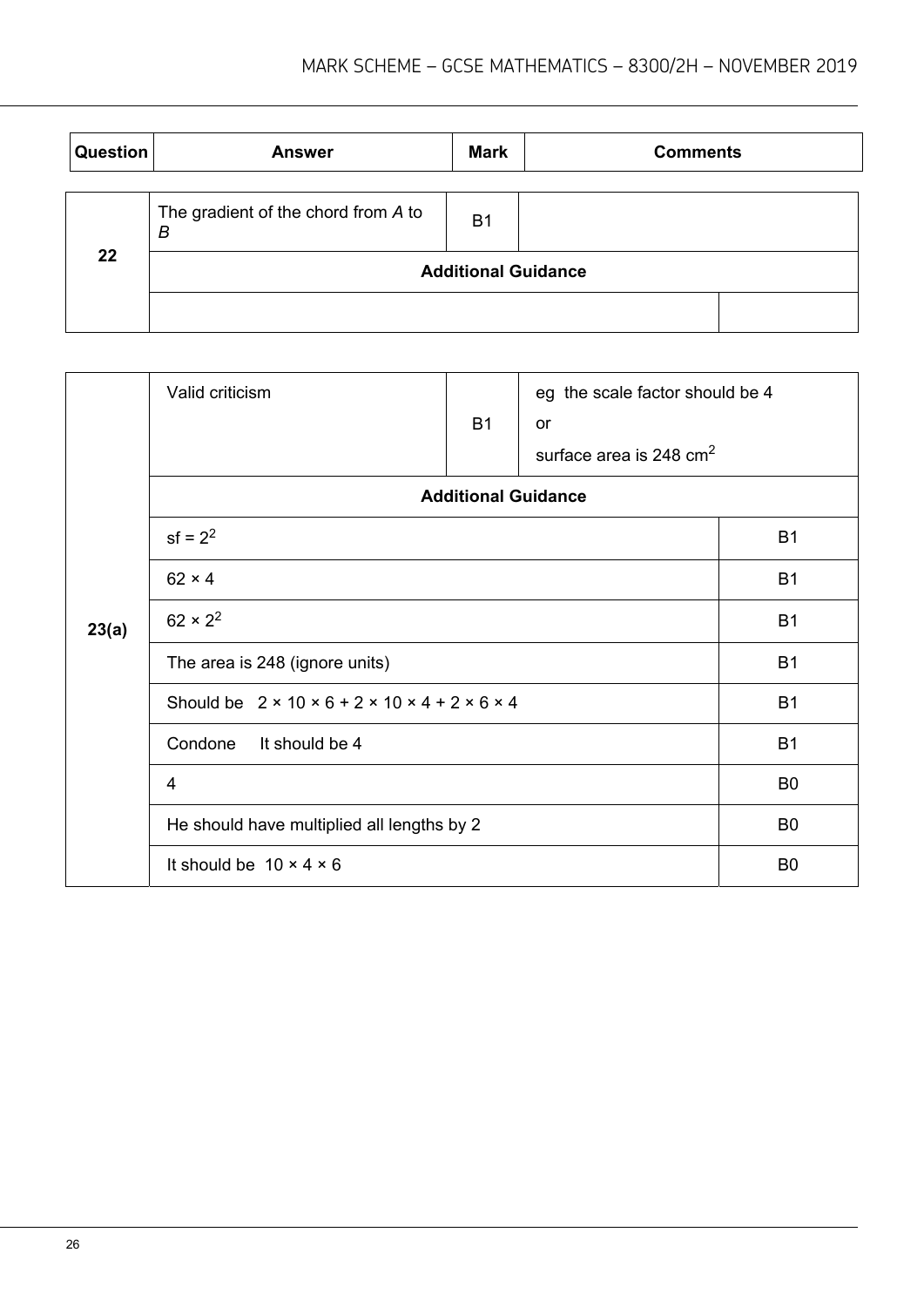| <b>Question</b> | <b>Answer</b>                                                                               | <b>Mark</b>                | <b>Comments</b>                                                           |                               |
|-----------------|---------------------------------------------------------------------------------------------|----------------------------|---------------------------------------------------------------------------|-------------------------------|
|                 | <b>Alternative method 1</b>                                                                 |                            |                                                                           |                               |
|                 | $\sqrt[3]{\frac{125}{8}}$ or $\frac{5}{2}$<br>or $\sqrt[3]{\frac{8}{125}}$ or $\frac{2}{5}$ | M <sub>1</sub>             | oe eg $\sqrt[3]{15.625}$ or 2.5<br>or $\sqrt[3]{0.064}$ or 0.4            |                               |
|                 | $5 \times \sqrt[3]{\frac{125}{8}}$<br>or $5 \div \sqrt[3]{\frac{8}{125}}$                   | M <sub>1</sub> dep         | oе                                                                        |                               |
|                 | 12.5 or 12 $\frac{1}{2}$ or $\frac{25}{2}$                                                  | A <sub>1</sub>             |                                                                           |                               |
|                 | <b>Alternative method 2</b>                                                                 |                            |                                                                           |                               |
| 23(b)           | $5 \times 3 \times 2 \times \frac{125}{9}$<br>or 468.75                                     | M <sub>1</sub>             | oe eg $5 \times 3 \times 2 \times 15.625$<br>or 30 $\times \frac{125}{8}$ |                               |
|                 | $x \times \frac{3x}{5} \times \frac{2x}{5}$ = their 468.75                                  | M1dep                      | oe eg $\frac{6}{25}x^3$ = their 468.75                                    |                               |
|                 | 12.5 or 12 $\frac{1}{2}$ or $\frac{25}{2}$                                                  | A <sub>1</sub>             |                                                                           |                               |
|                 |                                                                                             | <b>Additional Guidance</b> |                                                                           |                               |
|                 | $\sqrt{\frac{125}{8}}$ or $\sqrt{\frac{8}{125}}$                                            |                            |                                                                           | M0M0A0                        |
|                 | $x \times \frac{x}{\frac{5}{3}} \times \frac{x}{\frac{5}{2}}$ = their 468.75                |                            |                                                                           | M <sub>1</sub> M <sub>1</sub> |
|                 | Allow 1.66 or 1.67 for $\frac{5}{3}$                                                        |                            |                                                                           |                               |
|                 | eg $x \times \frac{x}{1.66} \times \frac{x}{2.5}$ = their 468.75                            |                            |                                                                           | M <sub>1</sub> M <sub>1</sub> |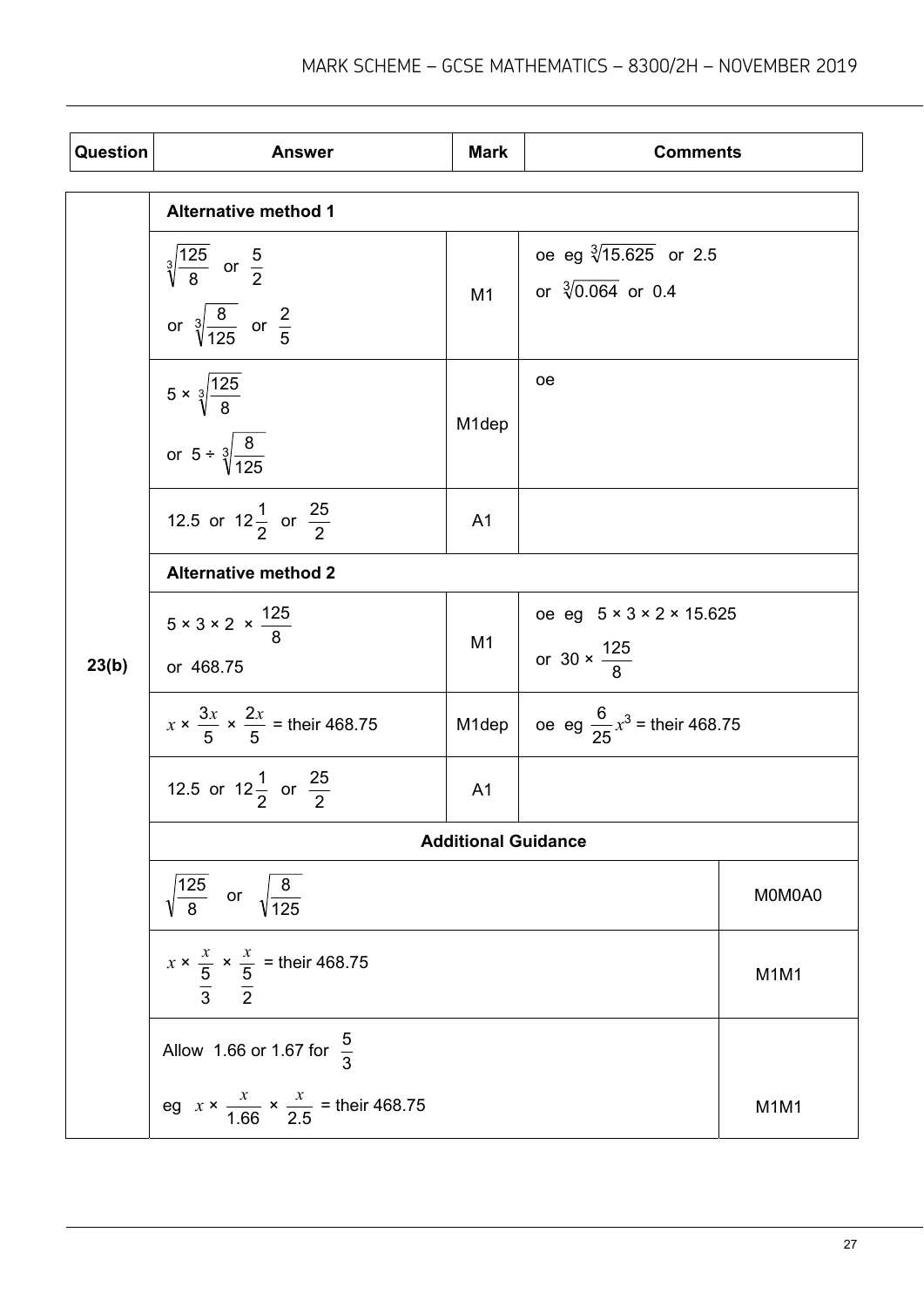| Question | <b>Answer</b>                                               | <b>Mark</b>    | <b>Comments</b> |        |
|----------|-------------------------------------------------------------|----------------|-----------------|--------|
|          | <b>Alternative method 1</b>                                 |                |                 |        |
|          | $-2$ used for value of x                                    | M1             |                 |        |
|          | $-2$ used for value of x<br>and<br>13 used for value of $y$ | M1dep          |                 |        |
|          | 15                                                          | A <sub>1</sub> |                 |        |
|          | <b>Alternative method 2</b>                                 |                |                 |        |
| 24       | $-2$ used for x value                                       | M1             |                 |        |
|          | $11 - 2 \times -2$                                          | M1dep          | <b>oe</b>       |        |
|          | 15                                                          | A <sub>1</sub> |                 |        |
|          | <b>Additional Guidance</b>                                  |                |                 |        |
|          | Answer only of 13                                           |                |                 | M0M0A0 |
|          | Answer only of $-2$                                         |                | M0M0A0          |        |
|          | 13 used for value of $y-x$ does not score 2nd M1            |                |                 |        |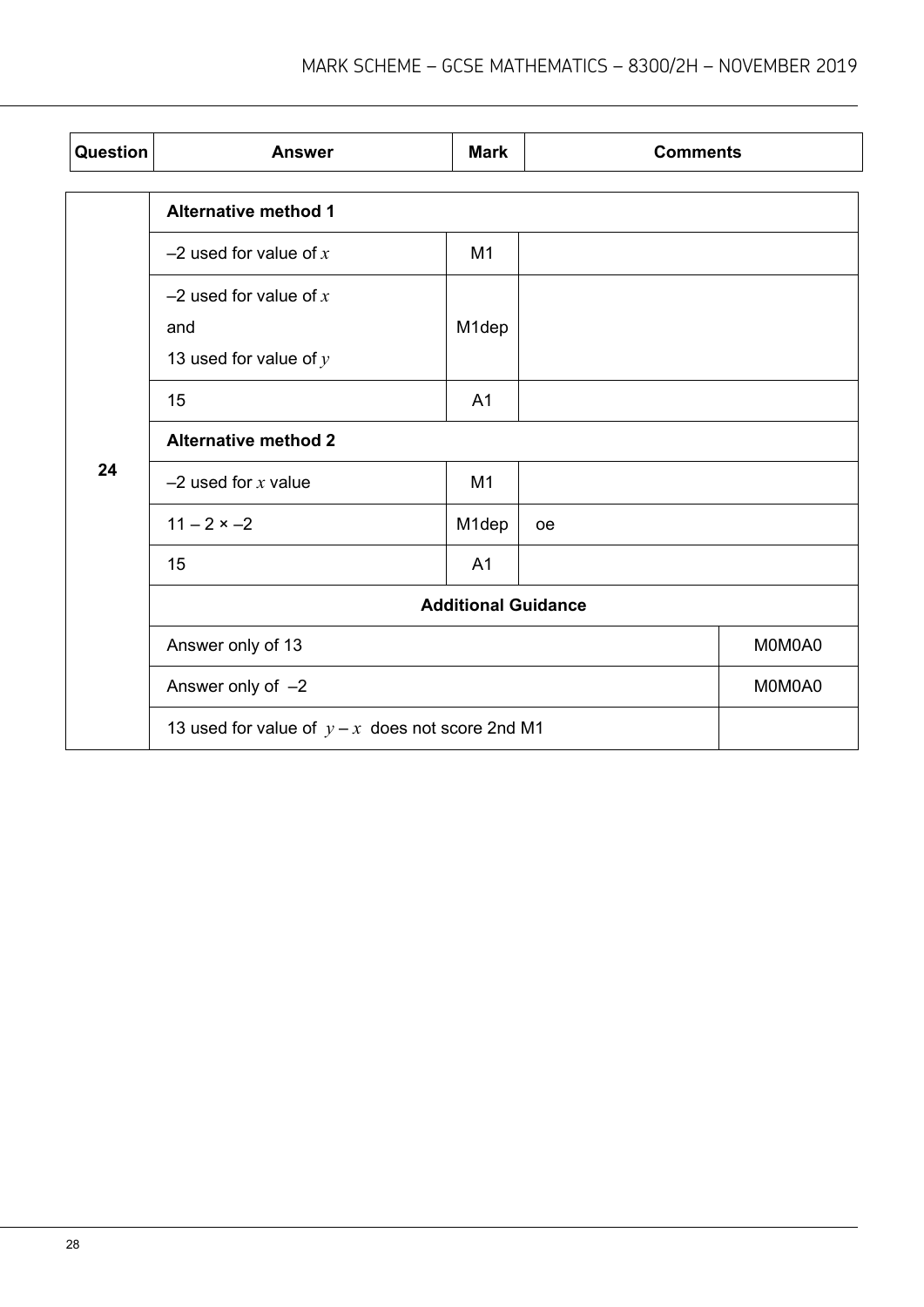| Question | <b>Answer</b>                                                                                                                                                                    | <b>Mark</b>    | <b>Comments</b>                                                                                                                                                                                      |
|----------|----------------------------------------------------------------------------------------------------------------------------------------------------------------------------------|----------------|------------------------------------------------------------------------------------------------------------------------------------------------------------------------------------------------------|
|          | $CED = 4x$<br>or<br>$ACB = 180 - y - (90 - x)$                                                                                                                                   | M <sub>1</sub> | may be on diagram                                                                                                                                                                                    |
|          | $CED = 4x$<br>and $DCE = \frac{180 - 4x}{2}$<br>or<br>$ACB = 180 - y - (90 - x)$<br>and $DCE = 180 - y - (90 - x)$                                                               | M1dep          | may be on diagram<br>allow $DCE = ACB$ for<br>$DCE = 180 - y - (90 - x)$                                                                                                                             |
| 25       | M <sub>2</sub> seen<br>and<br>$y+90-x+\frac{180-4x}{2}=180$<br>and<br>$y = 3x$<br>or<br>M <sub>2</sub> seen<br>and<br>$\frac{180-4x}{2} = 180 - y - (90 - x)$<br>and<br>$y = 3x$ | A <sub>1</sub> | M <sub>2</sub> seen<br>and<br>$2(180 - y - (90 - x)) + 4x = 180$<br>and<br>$y = 3x$                                                                                                                  |
|          | M2A1 seen<br>and<br>all reasons given                                                                                                                                            | A <sub>1</sub> | eg<br>alt(ernate) seg(ment theorem)<br>and<br>(base angles of) isos(celes) triangle (are<br>equal)<br>and<br>(vertically) opp(osite) angles (are equal)<br>and<br>angles in a triangle (sum to 180°) |

# **Additional Guidance is on the next page**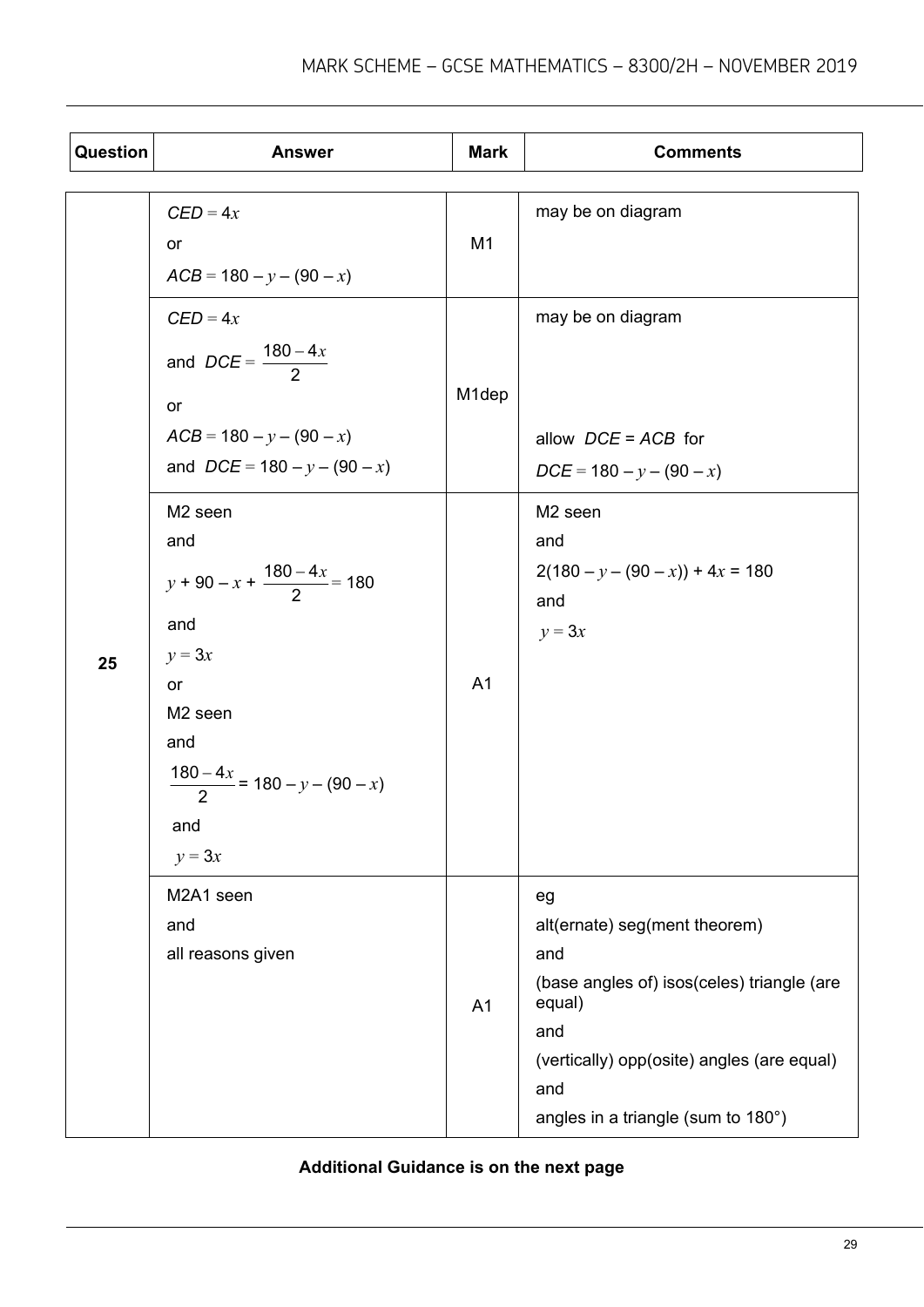| <b>Question</b> | <b>Answer</b>                                                                                                                   | <b>Mark</b> | <b>Comments</b> |      |  |
|-----------------|---------------------------------------------------------------------------------------------------------------------------------|-------------|-----------------|------|--|
|                 | <b>Additional Guidance</b>                                                                                                      |             |                 |      |  |
| 25 cont         | Allow $CE = DE$ for the reason<br>(base angles of) isos(celes) triangle (are equal)                                             |             |                 |      |  |
|                 | Allow $90 - y + x$ or $180 - y - 90 + x$ for $180 - y - (90 - x)$                                                               |             |                 |      |  |
|                 | Allow 90 – 2x for $\frac{180-4x}{2}$                                                                                            |             |                 |      |  |
|                 | Allow clear indication of angles<br>eg                                                                                          |             |                 |      |  |
|                 | allow E for CED<br>do not allow C for ACB unless seen on diagram                                                                |             |                 |      |  |
|                 | Assuming $y = 3x$                                                                                                               |             |                 | Zero |  |
|                 | For 1st A1, allow equivalent equations<br>eg For $2(180 - y - (90 - x)) + 4x = 180$ allow<br>$2(180 - y - (90 - x)) = 180 - 4x$ |             |                 |      |  |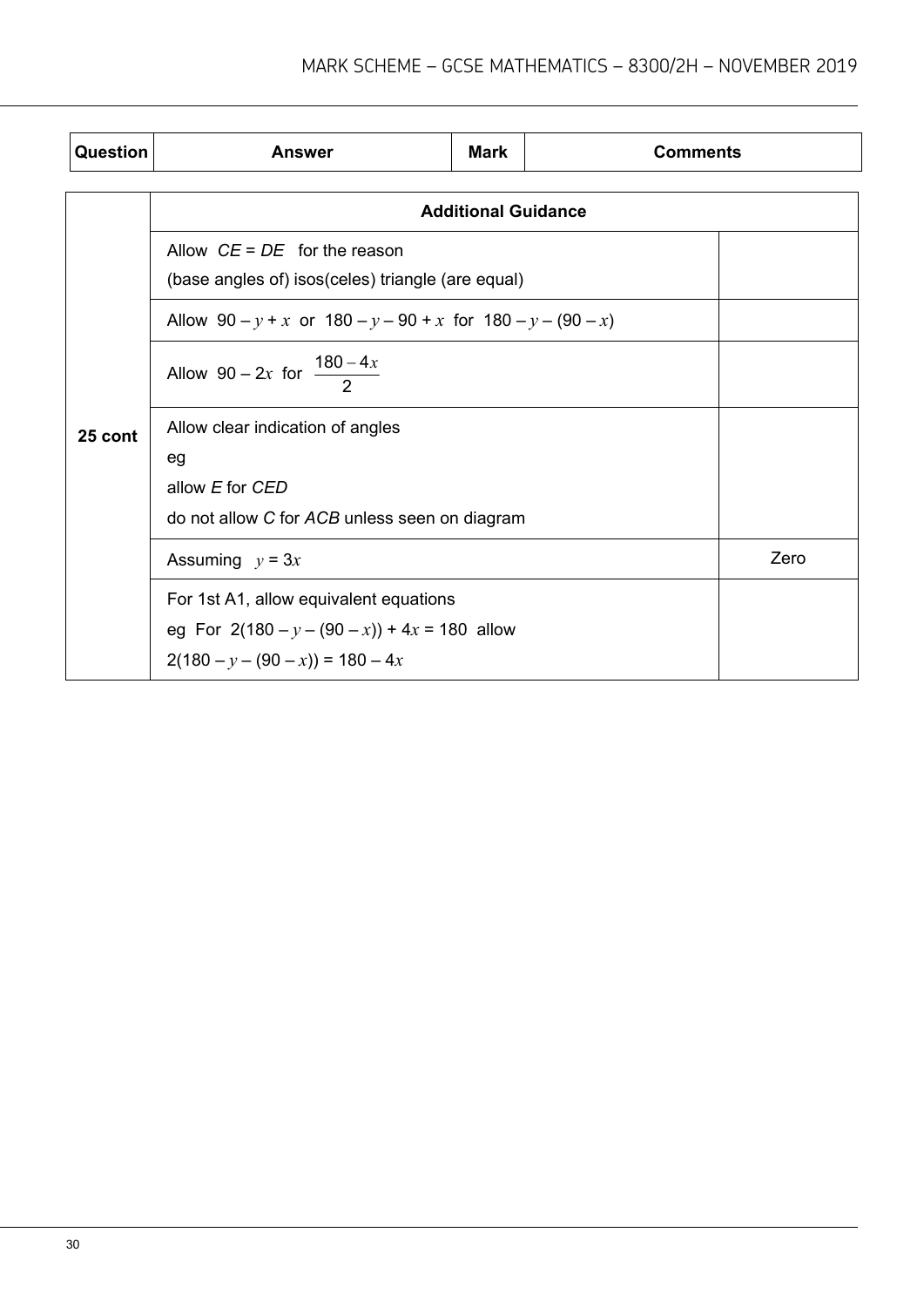| Question | <b>Answer</b>                                                        | <b>Mark</b>      | <b>Comments</b>                                                                       |
|----------|----------------------------------------------------------------------|------------------|---------------------------------------------------------------------------------------|
|          | <b>Alternative method 1</b>                                          |                  |                                                                                       |
| 26       | $P = kQ^2$ or 1.25 = $k \times 0.5^2$                                | M <sub>1</sub>   | oе                                                                                    |
|          | or                                                                   |                  |                                                                                       |
|          | $Q = \frac{c}{R}$ or 0.5 = $\frac{c}{R}$                             |                  |                                                                                       |
|          | $k = \frac{1.25}{0.5^2}$ or $k = 5$                                  |                  | oе                                                                                    |
|          | or $P = 5Q^2$                                                        |                  |                                                                                       |
|          | or<br>$c = 0.5 \times 6$ or $c = 3$                                  | M <sub>1</sub>   |                                                                                       |
|          | or $Q = \frac{3}{R}$                                                 |                  |                                                                                       |
|          | $P = 5Q^2$ and $Q = \frac{3}{R}$                                     |                  | oe                                                                                    |
|          | or                                                                   | A <sub>1</sub>   |                                                                                       |
|          | $k = 5$ and $c = 3$                                                  |                  |                                                                                       |
|          | 0.8 = their 5 $\times \left(\frac{\text{their }3}{R}\right)^2$       |                  | It their equations of the form $P = kQ^2$                                             |
|          | or                                                                   |                  | and $Q = \frac{c}{R}$                                                                 |
|          | $(R = \sqrt{\frac{\text{their } 5 \times (\text{their } 3)^2}{0.8}}$ | M1               | oе                                                                                    |
|          |                                                                      |                  | eg (Q =) $\sqrt{\frac{0.8}{\text{their 5}}}$ or Q = 0.4                               |
|          |                                                                      |                  | and $(R =)$ their 3<br>their 0.4                                                      |
|          | 7.5 or $7\frac{1}{2}$ or $\frac{15}{2}$                              | A <sub>1ft</sub> | It their equations of the form $P = kQ^2$<br>and $Q = \frac{c}{R}$ with 3rd M1 scored |
|          |                                                                      |                  |                                                                                       |

### **Mark scheme and Additional Guidance continue on the next page**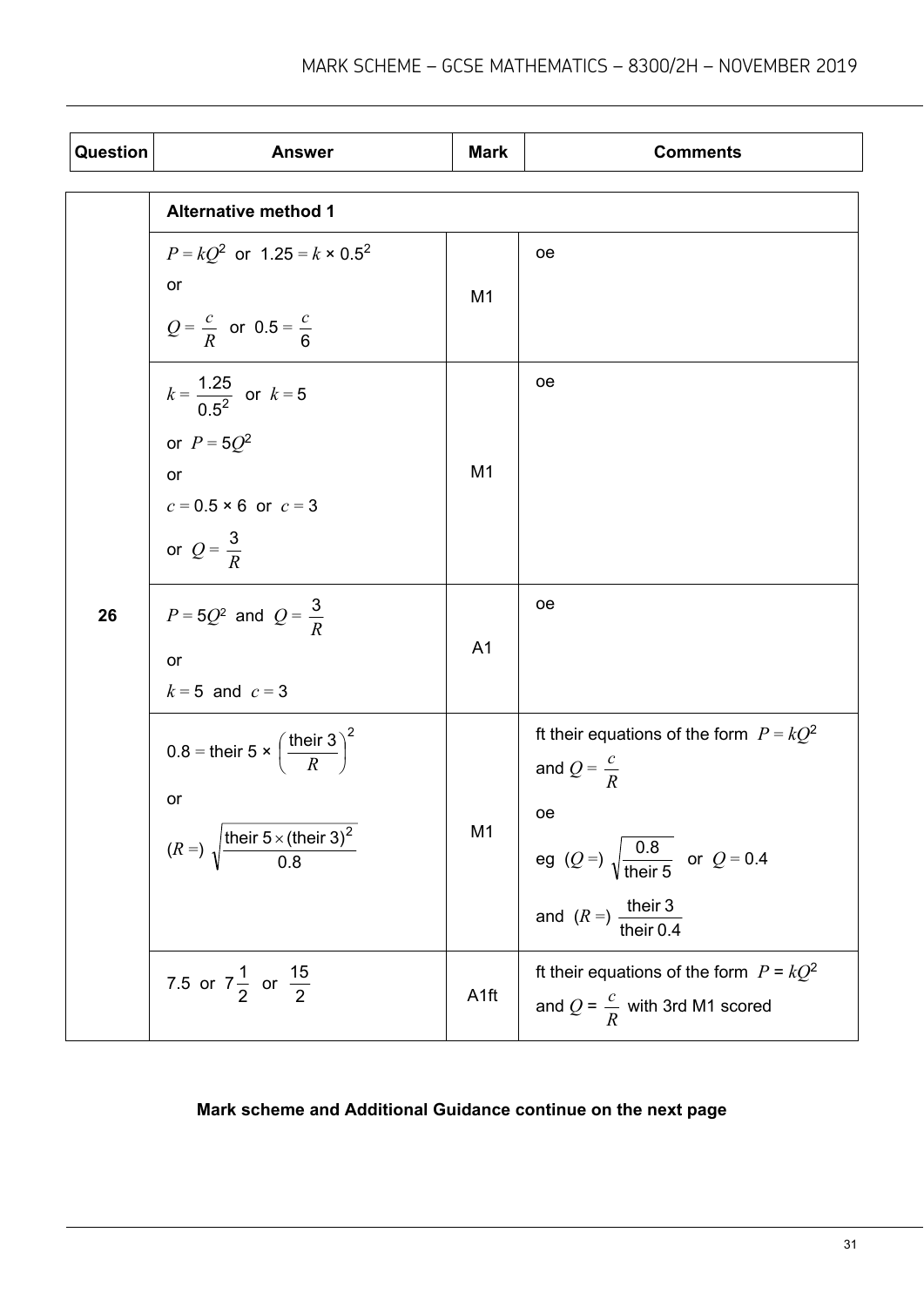| <b>Question</b> | <b>Answer</b>                                                                             | <b>Mark</b>        | <b>Comments</b>                                                         |                               |  |
|-----------------|-------------------------------------------------------------------------------------------|--------------------|-------------------------------------------------------------------------|-------------------------------|--|
|                 | <b>Alternative method 2</b>                                                               |                    |                                                                         |                               |  |
| 26 cont         | $P = \frac{k}{R^2}$ or 1.25 = $\frac{k}{R^2}$                                             | M <sub>1</sub>     | oе                                                                      |                               |  |
|                 | $k = 1.25 \times 6^2$                                                                     | M <sub>1</sub> dep | oе                                                                      |                               |  |
|                 | $P = \frac{45}{R^2}$<br>or<br>$k = 45$                                                    | A <sub>1</sub>     | оe                                                                      |                               |  |
|                 | $0.8 = \frac{\text{their } 45}{R^2}$<br>or<br>$(R = \sqrt{\frac{\text{their } 45}{0.8}})$ | M1                 | <sub>oe</sub><br>ft their equation of the form $P = \frac{k}{R^2}$      |                               |  |
|                 | 7.5 or $7\frac{1}{2}$ or $\frac{15}{2}$                                                   | A <sub>1ft</sub>   | ft their equation of the form $P = \frac{k}{R^2}$<br>with 3rd M1 scored |                               |  |
|                 | <b>Additional Guidance</b>                                                                |                    |                                                                         |                               |  |
|                 | Allow k and c to be any letters, including using both as $k$ in Alt 1                     |                    |                                                                         |                               |  |
|                 | Alt 1 $kP = Q^2$ leading to $k = 0.2$                                                     |                    |                                                                         | M <sub>1</sub> M <sub>1</sub> |  |
|                 | Alt 2 $kP = \frac{1}{R^2}$ leading to $k = \frac{1}{45}$ (allow 0.022)                    |                    |                                                                         | <b>M1M1A1</b>                 |  |